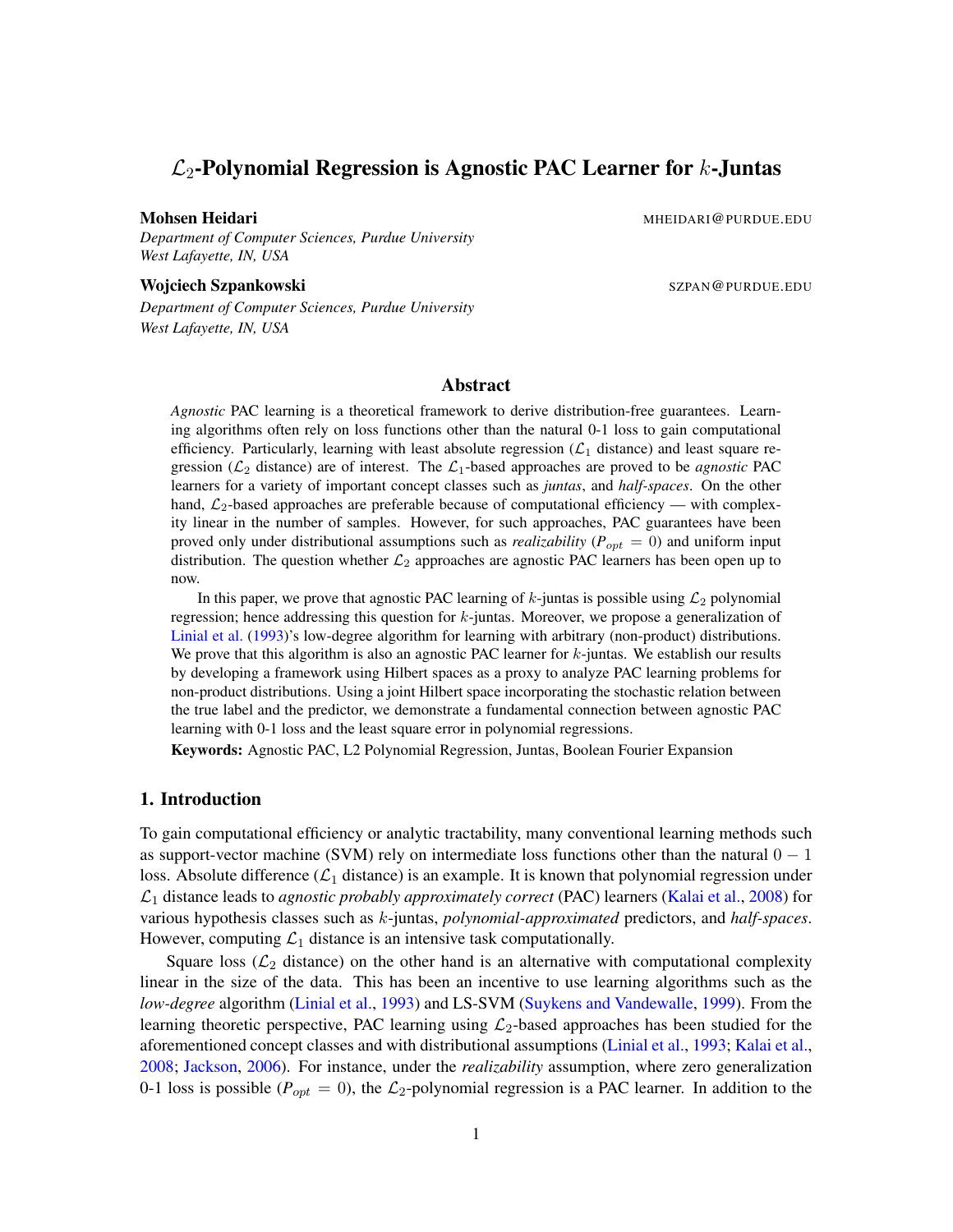realizability assumption, under the uniform input distribution, the low-degree algorithm is also a PAC learner [\(Mossel et al.,](#page-15-1) [2004,](#page-15-1) [2003;](#page-15-2) [Blais et al.,](#page-13-0) [2010\)](#page-13-0). Under the distribution-free (*agnostic)* setting, PAC bounds of the form  $c(P_{opt})$  with  $c \ge 2$ , and as high as  $c = 8$ , have been proved so far for various concept classes [\(Kalai et al.,](#page-14-3) [2005;](#page-14-3) [Kearns et al.,](#page-14-4) [1994;](#page-14-4) [Jackson,](#page-14-2) [2006\)](#page-14-2). Therefore, *agnostic* PAC learnability of  $\mathcal{L}_2$ -based approaches is still unknown.

This paper resolves this problem for learning  $k$ -juntas, i.e., functions over  $d$  inputs whose output depends on at most  $k < d$  variables. Notably, we prove that agnostic PAC learning is achievable using  $\mathcal{L}_2$ -polynomial regression for k-juntas. Moreover, we present a Fourier-based algorithm that generalizes the well-known low-degree algorithm to arbitrary distributions on binary inputs (nonuniform and no product). We show that this algorithm is also an agnostic PAC learner w.r.t to k-juntas. Learning/testing juntas has been studied extensively in the literature [\(Kalai et al.,](#page-14-3) [2005;](#page-14-3) [Klivans et al.,](#page-14-5) [2009;](#page-14-5) [Birnbaum and Shwartz,](#page-13-1) [2012;](#page-13-1) [Diakonikolas et al.,](#page-13-2) [2019\)](#page-13-2). Learning juntas are motivated by the *feature selection* problem in machine learning [\(Guyon and Elisseeff,](#page-14-6) [2003;](#page-14-6) [Heidari](#page-14-7) [et al.,](#page-14-7) [2021b\)](#page-14-7).

#### 1.1 Summary of the Contributions

**Learning k-juntas with least square regression:** The focus of this paper is PAC learning of  $k$ junta class using  $\mathcal{L}_2$ -regression and with the usual 0-1 loss. The training set in this model contains n samples  $\{(\mathbf{x}(i), y(i))\}_{i=1}^n$  with binary label  $y(i) \in \{-1, 1\}$ . The objective of the  $\mathcal{L}_2$ -polynomial regression is to minimize the empirical square loss between the target label y and a polynomial  $p(x)$ of degree up to k. Given such a polynomial, a predictor  $q$  is created by simply taking the sign of this polynomial as  $g(\mathbf{x}) = \text{sign}[p(x)]$ .

The first main result of this paper is that this approach agnostically PAC learns k-juntas. More precisely, with probability at least  $(1-\delta)$ , the generalization loss of the predictor g is within a small deviation of the optimal loss among all k-juntas, i.e.,  $\mathbb{P}{Y \neq g(\mathbf{X})} \leq P_{opt} + \epsilon$ , with  $P_{opt}$  being the optimal loss in  $k$ -junta class. We further obtain bounds on the sample complexity of this approach. More formally, we present the following theorem.

<span id="page-1-0"></span>**Theorem 1** The  $\mathcal{L}_2$ -polynomial regression with degree limit of  $k \leq d$  agnostically PAC learns kjuntas with sample complexity less than  $O(\frac{k2^k}{\epsilon^2})$  $\frac{e^{2k}}{\epsilon^2} \log \frac{d}{\delta \epsilon^2}$  ) and running time linear in  $n$  and polynomial *in* d*.*

Learning with Fourier algorithm: The low-degree algorithm is an efficient algorithm for binary samples with uniform distribution over  $\{-1,1\}^d$ . It relies on the Fourier expansion for Boolean functions [\(Wolf,](#page-15-3) [2008\)](#page-15-3). With this approach, one can perform  $\mathcal{L}_2$  polynomial regression more efficiently by estimating an appropriate set of Fourier coefficients. This technique leverages a Parsevaltype identity connecting the square loss to the estimation of the Fourier coefficients.

In this paper, we present a more general version of the low-degree algorithm incorporating arbitrary probability distributions on the Boolean cube. We refer to this approach as the Fourier algorithm. For that, we employ a distribution-dependent Fourier expansion by applying a Gram-Schmidt orthogonalization to find an orthonormal basis for Boolean functions. We then show that this algorithm also agnostically PAC learns the  $k$ -junta class.

<span id="page-1-1"></span>Theorem 2 *Given* k < d*, the Fourier algorithm agnostically PAC-learns* k*-juntas with sample complexity*  $O(\frac{c_k 2^k}{\epsilon^2})$  $\frac{k2^k}{\epsilon^2} \log \frac{d^k}{\delta}$  $\frac{d^{n}}{\delta}$ ) and with and running time linear in n and polynomial in  $d$ .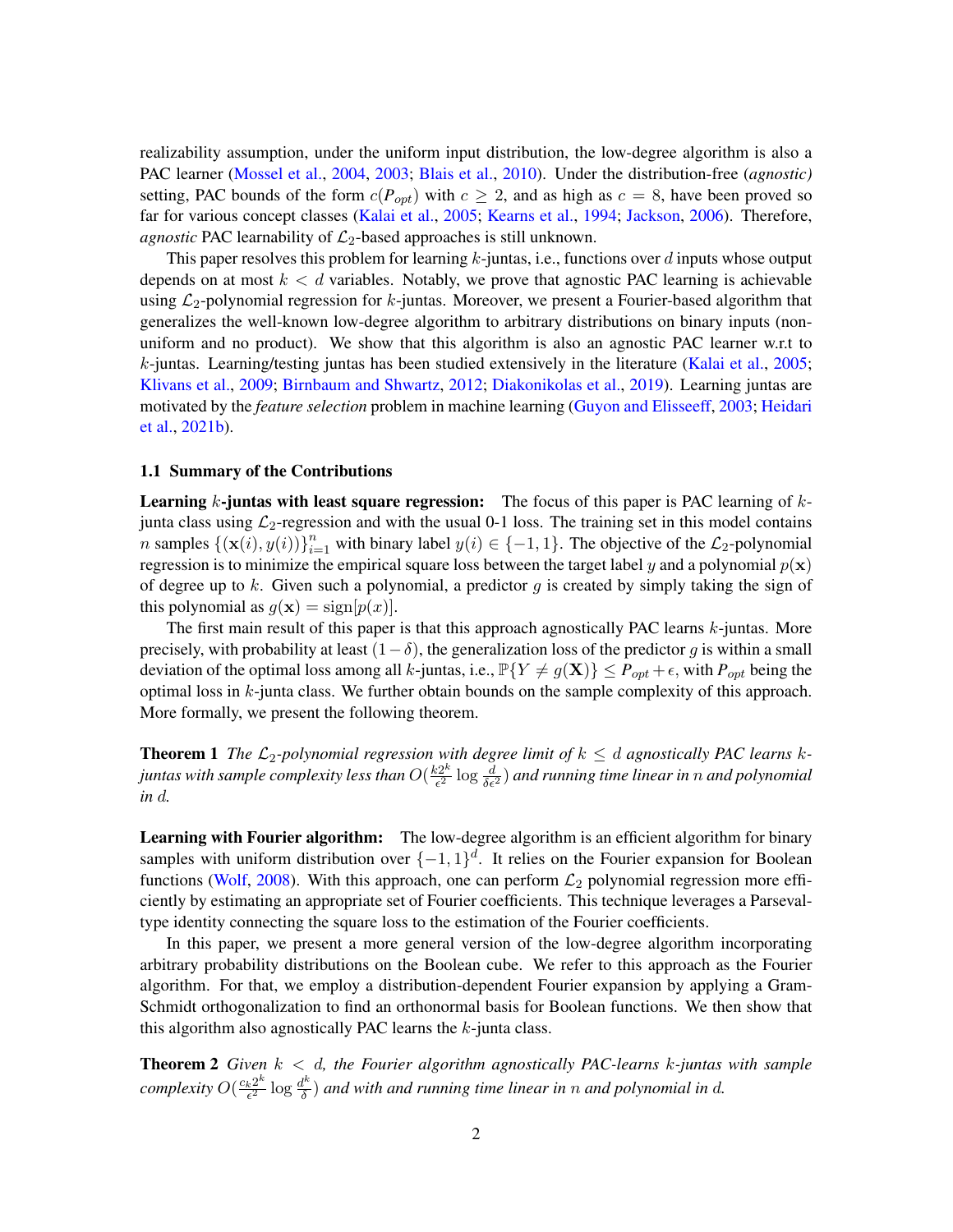Table [1](#page-3-0) compares our approach with well-known PAC learning algorithms. To the best of our knowledge, our algorithms improve both the sample and computational complexities when compared to previously known PAC-learning algorithms. In particular, we improve the loss of the low-degree algorithm [\(Linial et al.,](#page-14-0) [1993\)](#page-14-0) from  $2P_{opt}$  to  $P_{opt}$ , which has a comparable computa-tional complexity. As compared to [Kalai et al.](#page-14-1)  $(2008)$ 's approach using  $\mathcal{L}_1$ -polynomial regression, we obtain a lower sample complexity and significantly lower computational complexity (especially for large data sets). These algorithms are explained in Section [1.2.](#page-2-0)

Our Approach for Deriving PAC Bounds: We develop a framework using Hilbert spaces as a proxy to derive our PAC learning bounds. We consider a joint Hilbert space for functions on the feature-label set  $\mathcal{X} \times \mathcal{Y}$ , incorporating the sample-label relation and the underlying joint distribution D. In this perspective, the true labeling is viewed as the function  $(x, y) \mapsto y$  and predictors are mappings of the form  $(x, y) \mapsto g(x)$ . The inner product in this space is distribution-dependent and is expressed as  $\langle f, h \rangle_D = \mathbb{E}_D[f(\mathbf{X}, Y)g(\mathbf{X}, Y)]$  for any pair of functions f, g. To analyze the empirical loss, we consider a similar Hilbert space but with the empirical distribution instead of D. This technique enables bridging the PAC learning model with elegant theories on vector (Hilbert) spaces. Particularly, we make a connection between the 0-1 loss and amenable quantities such as 1-norm and 2-norm (see Lemma [1](#page-8-0) and [2](#page-9-0) in Section [3\)](#page-7-0). A notable feature of this approach is that the expressions are quite compact and insightful.

**Learning other hypothesis classes:** In addition to  $k$ -juntas, we study learning with another related hypothesis class called polynomial-approximated functions. Given a positive integer  $k$  and  $\epsilon > 0$ , it consists of Boolean-valued functions approximated by a degree k polynomial with square error up to  $\epsilon^2$ . It is known that with  $\mathcal{L}_2$  polynomial regression, one obtains error up to  $8P_{opt}$ . Further, this PAC bound can be reduced to  $2P_{opt}$  using a nondeterministic rounding proposed in [\(Blum](#page-13-3) [et al.,](#page-13-3) [1994;](#page-13-3) [Jackson,](#page-14-2) [2006\)](#page-14-2), instead of taking the sign. As a by-product of our Hilbert-space analy-sis, we show in Section [4,](#page-11-0) that the bound  $2P_{opt}$  is still achievable even with deterministic rounding with the sign function. We show that in a distribution-free setting the Fourier algorithm and the  $\mathcal{L}_2$ -polynomial regression learn this class with error  $2P_{opt}$ . Hence, we extend the result of [\(Jackson,](#page-14-2) [2006\)](#page-14-2) to non-uniform and non-product distributions.

#### <span id="page-2-0"></span>1.2 Related Works

**Learning**  $k$ **-juntas:** There have been a large body of works on learning and testing of juntas [\(Mossel et al.,](#page-15-1) [2004;](#page-15-1) [Bshouty and Costa,](#page-13-4) [2016;](#page-13-4) [Liu et al.,](#page-14-8) [2019;](#page-14-8) [Arpe and Mossel,](#page-13-5) [2008;](#page-13-5) [Fischer](#page-13-6) [et al.,](#page-13-6) [2004;](#page-13-6) [Servedio et al.,](#page-15-4) [2015;](#page-15-4) [De et al.,](#page-13-7) [2019;](#page-13-7) [Vempala and Xiao,](#page-15-5) [2011;](#page-15-5) [Chen et al.,](#page-13-8) [2021;](#page-13-8) [Iyer et al.,](#page-14-9) [2021\)](#page-14-9). Juntas has been of significant interest in learning theory as they are connected to other fundamental problems such as learning with feature selection [\(Guyon and Elisseeff,](#page-14-6) [2003\)](#page-14-6), DNF formulas, and decision trees [\(Mossel et al.,](#page-15-1) [2004\)](#page-15-1). Particularly, learning with feature selection can be expressed as learning k-juntas (with k out of d features). Additionally, every k-junta is implemented by a decision tree or DNF formula of size  $2^k$  and conversely, any size-k decision tree is also a k-junta, and any k-term DNF is  $\epsilon$ -approximated by a  $k \log(\frac{k}{\epsilon})$ -junta. Hence, obtaining efficient algorithms for these problems is closely related to learning juntas [\(Mossel et al.,](#page-15-1) [2004\)](#page-15-1). PAC learning with respect to  $k$ -juntas has been studied using various approaches. We briefly review the approaches for learning these concept classes below and summarize in Table [1.](#page-3-0)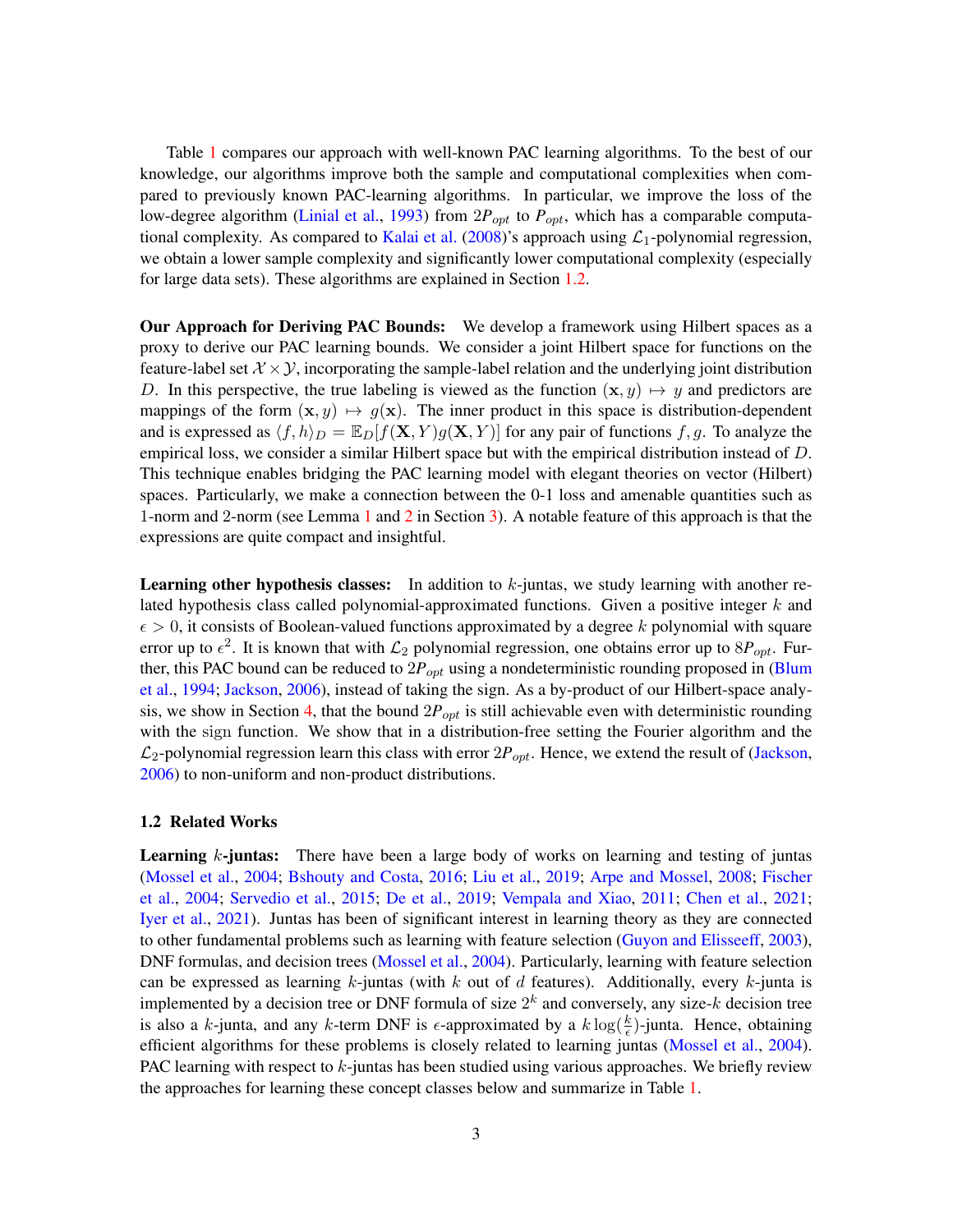<span id="page-3-0"></span>

| Approach                                                        | Sample Cmpx.                                                          | Comput. Cmpx.            | PAC bounds                                                                                                                                                                                                                                    |
|-----------------------------------------------------------------|-----------------------------------------------------------------------|--------------------------|-----------------------------------------------------------------------------------------------------------------------------------------------------------------------------------------------------------------------------------------------|
| <b>ERM</b>                                                      | $O(\frac{k2^k}{\epsilon^2} \log \frac{d}{\delta})$                    | $O(nd^k2^{2^k})$         | $P_{opt} + \epsilon$                                                                                                                                                                                                                          |
| $\mathcal{L}_1$ -Poly. Reg.<br>(Kalai et al., 2008)             | $O(d^{\Theta(k)/\epsilon})$                                           | $O(n^2d^{(3+\omega)3k})$ | $P_{opt} + \epsilon$                                                                                                                                                                                                                          |
| Low-degree<br>( <i>uniform dist.</i> )<br>(Linial et al., 1993) | $O(2^k \log \frac{d^k}{\delta})$ $O(nk d^k)$                          |                          | • $8P_{opt}$ + $\epsilon$ (Linial et al., 1993)<br>• $2P_{opt}+\epsilon$ (randomized rounding)<br>(Jackson, 2006)<br>$\bullet \frac{1}{4} + P_{opt}(1 - P_{opt}) + \epsilon$<br>(Kearns et al., 1994)<br>• $P_{opt} + \epsilon$ , [This work] |
| Generalized Fourier<br>[This work]                              | $O(\frac{c_k 2^k}{\epsilon^2} \log \frac{d^k}{\delta})$ $O(nk(2d)^k)$ |                          | $P_{opt} + \epsilon$                                                                                                                                                                                                                          |
| $\mathcal{L}_2$ -Poly. Reg.                                     | $O(\frac{k2^k}{c^2} \log \frac{d}{c^2\delta})$ $O(nd^{\Theta(k)})$    |                          | • $2P_{opt}+\epsilon$ (randomized rounding)<br>(Jackson, 2006)<br>• $P_{opt} + \epsilon$ , [This work]                                                                                                                                        |

Table 1: Comparison of the approaches for PAC-learning of  $k$ -juntas.

Naive Empirical Risk Minimization (ERM): This is the usual exhaustive search over all predictors to minimize the empirical loss. For  $k$ -juntas, ERM is an agnostic PAC learning algorithm with sample complexity  $O(\frac{k2^k}{\epsilon^2})$  $\frac{e^{2k}}{\epsilon^2} \log \frac{d}{\delta}$ ) and computational complexity  $O(nd^k 2^{2k})$  [\(Shalev-Shwartz](#page-15-6) [and Ben-David,](#page-15-6) [2014\)](#page-15-6). With the computational complexity of doubly exponential with respect to  $k$ , ERM is prohibitive even for small values of  $k$ .

**Learning with**  $\mathcal{L}_1$  **Regression.** [Kalai et al.](#page-14-1) [\(2008\)](#page-14-1) introduced polynomial regression as an approach for PAC learning with the  $0 - 1$  loss function. They showed that  $\mathcal{L}_1$ -Polynomial regression agnostically PAC learns with respect to  $(k, \epsilon)$ -concentrated hypothesis class which includes  $k$ -juntas. The main idea behind this approach is first to find a degree- $k$  polynomial minimizing the absolute loss. Then a predictor is obtained by taking the sign of this polynomial. Adopting this algorithm to k-juntas requires a sample complexity  $O(d^{\Theta(k)/\epsilon})$ . With a *linear programming* implementation, the computational complexity of this algorithm is  $O(n^2 d^{(3+\omega)3k})$ , where  $\omega < 2.4$  is the matrix-multiplication exponent. A more efficient implementation is SVM with degree- $k$  polynomial kernel and without any regularization [\(Kalai et al.,](#page-14-1) [2008\)](#page-14-1). However, this implementation PAC learns in the non-agnostic setting, that is when the target labeling function itself belongs to the hypothesis class [\(Blais et al.,](#page-13-0) [2010\)](#page-13-0).

**Learning with**  $\mathcal{L}_2$  **Polynomial Regression.** This approach is similar to its  $\mathcal{L}_1$  counterpart with absolute error replaced by the square loss. PAC learning using this approach has been studied in [\(Kalai et al.,](#page-14-1) [2008;](#page-14-1) [Jackson,](#page-14-2) [2006\)](#page-14-2). In the agnostic setting, It is shown that this approach is a *weak learner* with error  $8P_{opt}$ . One can show that, instead of taking the sign, with the use of a nondeterministic rounding proposed in [\(Blum et al.,](#page-13-3) [1994;](#page-13-3) [Jackson,](#page-14-2) [2006\)](#page-14-2), the PAC bound can be reduced to  $2P_{opt}$ . Using our Hilbert-space analysis, we show that for k-juntas  $P_{opt}$  is obtained. For other classes, in Section [4,](#page-11-0) we show that the bound  $2P_{opt}$  is achievable even with deterministic rounding. Fast implementations of  $\mathcal{L}_2$  regression with complexity linear in the number of samples has been studied [\(Drineas et al.,](#page-13-9) [2006,](#page-13-9) [2010\)](#page-13-10).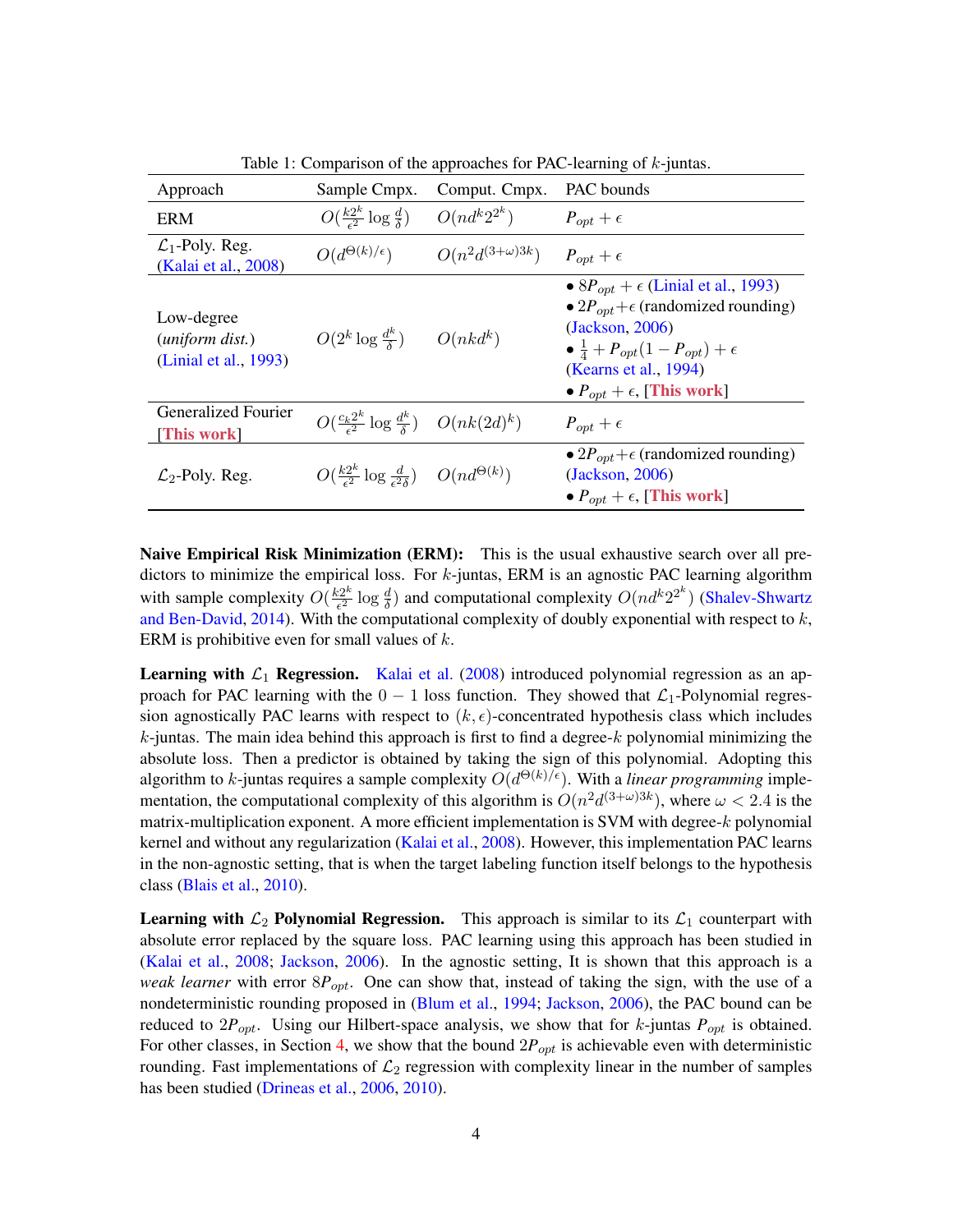Low-degree Algorithms [Linial et al.](#page-14-0) [\(1993\)](#page-14-0) investigated PAC learning from an alternative perspective and introduced the well-known "Low-Degree Algorithm". They provide theoretical guarantees under the *uniform* and *known* distribution on  $\{-1, 1\}^d$  of the examples. As [Kalai et al.](#page-14-1) [\(2008\)](#page-14-1) showed, under the uniform distribution, the low-degree algorithm agnostically learns the  $(k, \epsilon)$ -concentrated hypothesis classes as well with an error up to  $8P_{opt} + \epsilon$ . Again the factor 8 can be reduced to 2 if nondeterministic rounding is allowed. Moreover, [Kearns et al.](#page-14-4) [\(1994\)](#page-14-4) proved the PAC bound of  $(\frac{1}{4} + P_{opt}(1 - P_{opt}))$  under the uniform distribution. The low-degree is based on the Fourier expansion on the Boolean cube. Although computationally efficient, this algorithm has limited practical applications due to its distributional restrictions — uniform (and known) distribution is unrealistic in many applications. [Furst et al.](#page-13-11) [\(1991\)](#page-13-11) relaxed such a distributional restriction by adopting a low-degree algorithm for learning  $AC^0$  functions under the product probability distributions.

**Fourier Expansion:** The Fourier expansion has been used to analyze Boolean functions [\(Wolf,](#page-15-3) [2008;](#page-15-3) [O'Donnell,](#page-15-7) [2014\)](#page-15-7) with a wide range of applications, namely computational learning [\(Linial](#page-14-0) [et al.,](#page-14-0) [1993;](#page-14-0) [Mossel et al.,](#page-15-1) [2004\)](#page-15-1), noise sensitivity [\(O'Donnell,](#page-15-7) [2014;](#page-15-7) [Kalai,](#page-14-10) [2005;](#page-14-10) Li and Médard, [2018;](#page-14-11) [Heidari et al.,](#page-14-12) [2019\)](#page-14-12), approximation [\(Blais et al.,](#page-13-0) [2010\)](#page-13-0), and other information-theoretic scenarios [\(Courtade and Kumar,](#page-13-12) [2014;](#page-13-12) [Weinberger and Shayevitz,](#page-15-8) [2017,](#page-15-8) [2018\)](#page-15-9). Such works mainly consider Boolean functions with the uniform distribution on the inputs. In this paper, we extend the applications of Fourier estimation to stochastic mappings on the Boolean cube with arbitrary distributions.

### <span id="page-4-0"></span>2. Problem Formulation and Main Results

We start with the usual formulation of *agnostic* PAC learning model [\(Valiant,](#page-15-10) [1984;](#page-15-10) [Kearns et al.,](#page-14-4) [1994\)](#page-14-4). The focus of this paper is on binary classification with the 0-1 loss function. Therefore, each samples consists of a feature vector  $x \in \mathcal{X}$  of length d with a binary label  $y \in \{-1, 1\}$ . Typically, we consider binary features  $\mathcal{X} = \{-1,1\}^d$ . Available is a set of n labeled samples  $\mathcal{S}_n$  =  $\{(\mathbf{x}(i), y(i))\}_{i=1}^n$  generated independent and identically distributed (i.i.d.) from an unknown but fixed probability distribution D on  $\mathcal{X} \times \{-1, 1\}$ . The expected (generalization) loss of a predictor  $g: \mathcal{X} \to \{-1, 1\}$ , is given by  $\mathbb{P}_D\{Y \neq g(\mathbf{X})\}.$ 

**Agnostic PAC:** As a benchmark, a hypothesis class, denoted by  $H$ , is a set of potential predictors  $h : \mathcal{X} \to \{-1, 1\}$ . In agnostic PAC, we seek a learning algorithm that given the training set  $\mathcal{S}_n$ , outputs a predictor  $q : \mathcal{X} \to \{-1, 1\}$  whose expected loss is close to that of the best predictor in H. More precisely, an algorithm agnostically PAC learns H, if, for any  $\epsilon, \delta \in (0, 1)$ , and given  $n > n(\epsilon, \delta)$  training samples drawn from any distribution D, it outputs with probability  $(1 - \delta)$  a predictor g whose expected loss is bounded by

$$
\mathbb{P}_D\Big\{Y\neq g(\mathbf{X})\Big\}\leq P_{opt}+\epsilon,
$$

where  $P_{opt}$  is the minimum expected loss among all predictors in  $H$ .

k-junta class: The main hypothesis classes considered in this paper are called  $k$ -juntas. A  $k$ -junta is a function  $h : \mathcal{X} \to \{-1,1\}$  with d input variables whose output depends on at most k out of d inputs.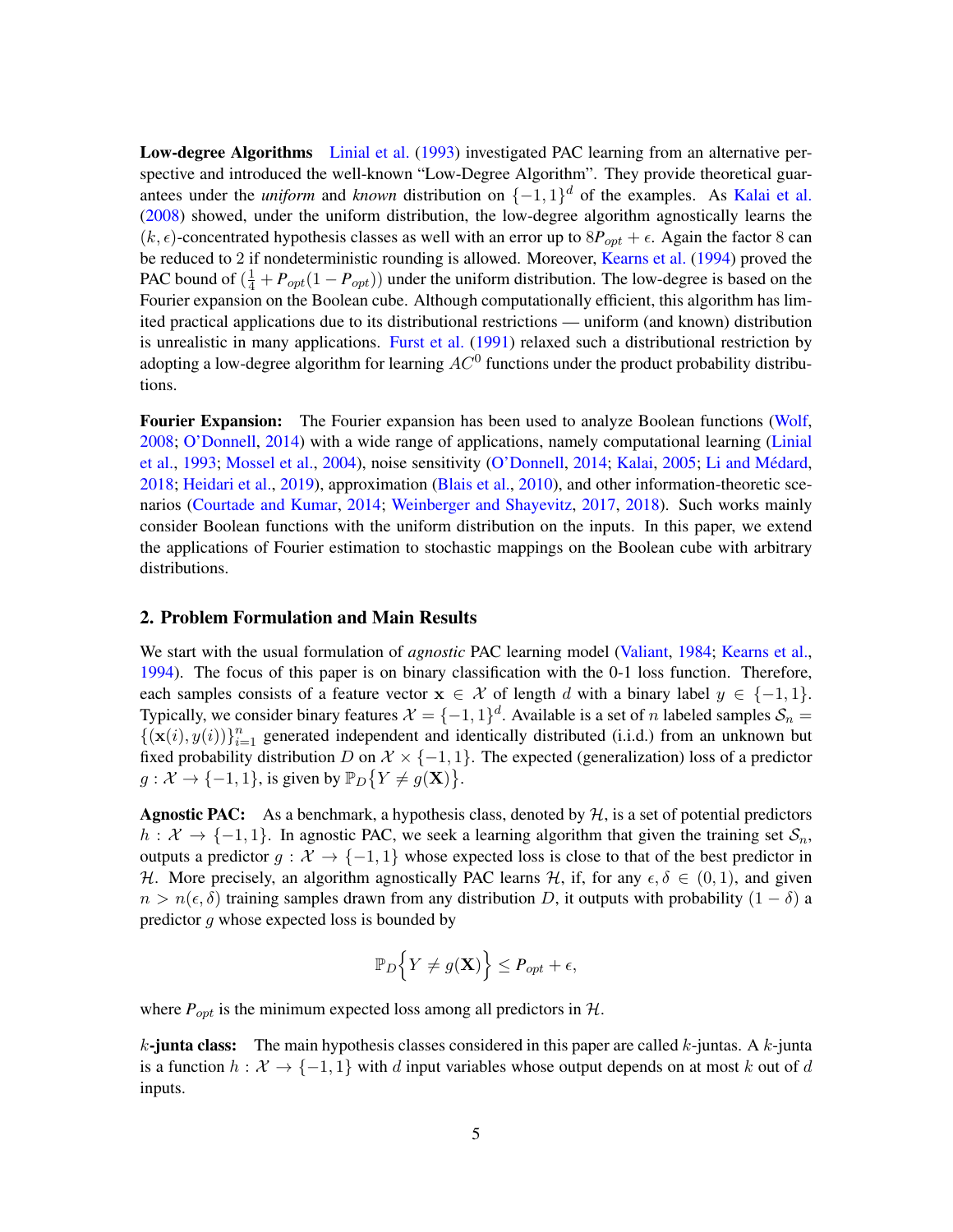**Notation:** For compactness, we present a few notations. For any natural number d, the set  $\{1,$  $2, \dots, d$  is denoted by [d]. For a pair of functions f, g on X, the notation  $f \equiv g$  means that  $f(x) = g(x)$  for all  $x \in \mathcal{X}$ .

### 2.1 PAC Learning with  $\mathcal{L}_2$ -Polynomial Regression

We employ a PAC learning algorithm using  $\mathcal{L}_2$ -polynomial regression. Given a training set, the objective of the polynomial regression is to minimize the empirical square loss over all polynomials of degree up to  $k$ . This process can be implemented by stochastic gradient descent or by solving a linear system of equations. We describe how this polynomial regression can be used for PAC learning. Let  $\hat{p}$  be the output of the polynomial regression. The idea is to shift the polynomial  $\hat{p}$  by a threshold  $\theta$  and take its sign. This process is demonstrated as Algorithm [1.](#page-5-0)

<span id="page-5-0"></span>

| <b>Algorithm 1:</b> PAC Learning with $\mathcal{L}_2$ -Polynomial Regression                                      |  |  |
|-------------------------------------------------------------------------------------------------------------------|--|--|
| <b>Input:</b> Training samples $S_n = \{(\mathbf{x}(i), y(i))\}_{i=1}^n$ , depth parameter k.                     |  |  |
| 1 Find a polynomial $\hat{p}$ of degree up to k that minimizes $\frac{1}{n} \sum_i (y(i) - p(\mathbf{x}(i)))^2$ . |  |  |
| 2 Find $\theta \in [-1, 1]$ such that the empirical error of $sign[\hat{p}(\mathbf{x}) - \theta]$ is minimized.   |  |  |
| 3 return $\hat{g} \equiv \text{sign}[\hat{p} - \theta]$ .                                                         |  |  |

Next, we use the  $\mathcal{L}_2$ -polynomial regression algorithm for learning with respect to k juntas. The idea is to fix  $\mathcal J$  and run Algorithm [1](#page-5-0) on the training set with inputs only from  $\mathcal J$ . Then we repeat this experiment for all k-element subsets  $\mathcal J$  and find the best one. With this approach, we establish the following theorem.

**Theorem [1](#page-1-0)** The  $\mathcal{L}_2$ -polynomial regression as in Algorithm [1,](#page-5-0) with a degree limit of  $k \leq d$ , ag*nostically PAC learns k-juntas . More precisely, given*  $\delta \in [0,1]$ *, with probability*  $(1 - \delta)$  *the generalization loss of this algorithm does not exceed the following*

$$
\mathbf{P}_{opt} + O\Big(\sqrt{\frac{(2^k + k \log d)}{n} \log \frac{n}{(2^k + k \log d)}}\Big) + \sqrt{\frac{1}{2n} \log \frac{1}{\delta}},
$$

*where* n *is the number of samples.*

By simplifying the above expression, we get a sample complexity bound of  $n(\delta, \epsilon) = O(\frac{k2^k}{\epsilon^2})$  $rac{c2^k}{\epsilon^2} \log \frac{d}{\epsilon^2 \delta}$ ).

### 2.2 Fourier-Based Learning Algorithm

We present another variant of  $\mathcal{L}_2$  polynomial regression, known as the low-degree (Fourier) algorithm [\(Linial et al.,](#page-14-0) [1993\)](#page-14-0). The low-degree algorithm was originally designed for uniform distribution on the Boolean cube. Later it was generalized to non-uniform but product distributions on  $\{-1,1\}$ <sup>d</sup> [\(Furst et al.,](#page-13-11) [1991\)](#page-13-11). In this paper, we further generalize this algorithm for non-product distributions.

The main idea behind the low-degree algorithm is to estimate the polynomial  $p^*$  that minimizes the square loss under the true distribution. This method is based on the Fourier expansion on the Boolean cube [\(O'Donnell,](#page-15-7) [2014;](#page-15-7) [Wolf,](#page-15-3) [2008\)](#page-15-3) and is summarized in the following.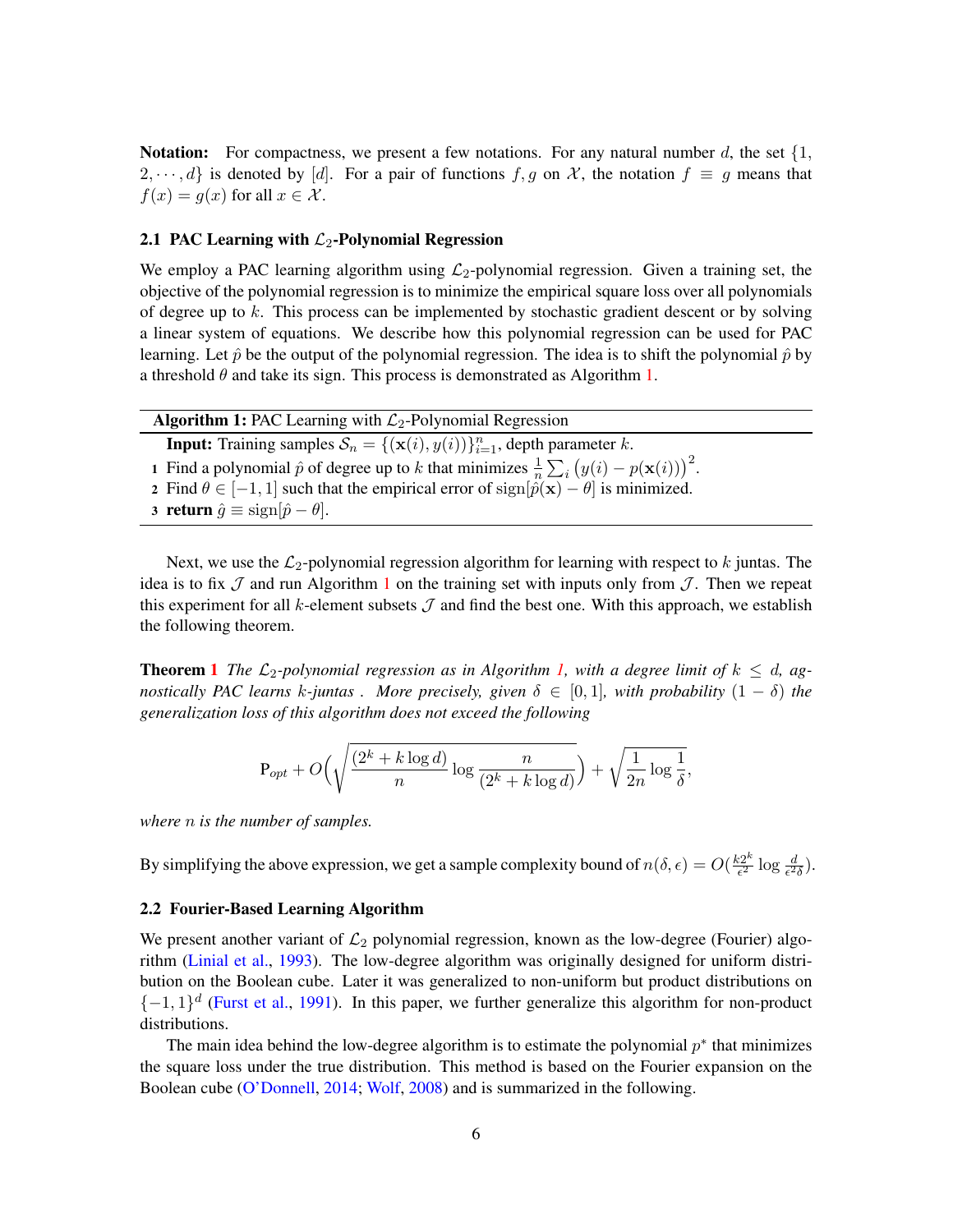Algorithm 2: Generalized Fourier

<span id="page-6-2"></span>**Input:** Training samples  $\{(\mathbf{x}(i), y(i))\}_{i=1}^n$ , depth parameter k.

**Output:** Predictor  $\hat{q}$ 

- 1 Run FourierOrth, as in Procedure [1,](#page-7-1) to obtain the empirical basis  $\psi_{\mathcal{S}}, \mathcal{S} \subseteq [d]$  with  $|S| \leq k$ .
- **2 Function** FourierPredict  $(\{\psi_{\mathcal{S}}\}, k)$ :
- 3 Compute the empirical Fourier coefficients as  $a_{\mathcal{S}} = \frac{1}{n}$  $\frac{1}{n} \sum_{i=1}^{n} y(i) \widehat{\psi}_{\mathcal{S}}(\mathbf{x}(i)).$
- 4  $\bigcup$  Construct the function  $\hat{\Pi}_Y$  as  $\hat{\Pi}_Y(\mathbf{x}) \triangleq \sum_{\mathcal{S} \subseteq \mathcal{J}} a_{\mathcal{S}} \hat{\psi}_{\mathcal{S}}(\mathbf{x}).$
- 5 return  $\hat{g} \equiv \text{sign}[\hat{\Pi}_Y^{\hat{\mathcal{J}}}]$ .

Fourier expansion on the Boolean cube: Consider the vector space of all functions  $f : \{-1,$  $1$  $^{d}$   $\rightarrow \mathbb{R}$  with the inner product  $\langle f, g \rangle = \mathbb{E}_{D}[f(\mathbf{X})g(\mathbf{X})]$ , where D is the underlying distribution. It is known that when D is uniform, the *monomials* form an orthonormal basis. Such monomials are defined as  $\chi_{\mathcal{S}}(\mathbf{x}) = \prod_{j \in \mathcal{S}} x_j, \mathbf{x} \in \{-1, 1\}^d$ , for all input subsets  $\mathcal{S} \subseteq [d]$ . For a general D, the monomials are not necessarily orthogonal. In that case, one needs to find a different basis denoted as  $\psi_{\mathcal{S}}, \mathcal{S} \subseteq [d]$ . Having this basis, any bounded function in this spaces is decomposed as

<span id="page-6-1"></span>
$$
f(\mathbf{x}) = \sum_{\mathcal{S} \subseteq [d]} f_{\mathcal{S}} \psi_{\mathcal{S}}(\mathbf{x}),
$$

where  $f_{\mathcal{S}}$ 's are called the Fourier coefficients and calculated as  $f_{\mathcal{S}} \triangleq \langle f, \psi_{\mathcal{S}} \rangle$ .

The main challenge in this approach is to find the orthonormal basis for an arbitrary distribution D. For that, we adopt a Gram-Schmidt process to make the monomials  $\chi_{\mathcal{S}}$  orthogonal [\(Heidari](#page-14-13) [et al.,](#page-14-13) [2021a\)](#page-14-13). The orthognolaziation process is described as in the following.

**Orthogonalization:** Fix the following ordering for subsets of  $[d]$ :

 $\emptyset$ , {1}, {2}, {1, 2}, {3}, {1, 3}, {2, 3}, {1, 2, 3}, · · · , {1, 2, ..., d}. (1)

We apply the Gram-Schmidt process on  $\chi_{\mathcal{S}_j}$  with the above ordering. The first element of the basis is trivially given by  $\psi_{\emptyset} \equiv 1$ . The *j*th basis function corresponding to  $S_j$  is obtained from the following operation:

$$
\tilde{\psi}_{S_j} \equiv \chi_{S_j} - \sum_{\ell=1}^{j-1} \langle \psi_{S_\ell}, \chi_{S_j} \rangle_D \, \psi_{S_\ell},
$$
\n
$$
\psi_{S_j} \equiv \begin{cases}\n\frac{\tilde{\psi}_{S_j}}{\|\tilde{\psi}_{S_j}\|_{2,D}} & \text{if } \|\tilde{\psi}_{S_j}\|_{2,D} > 0, \\
0 & \text{otherwise.} \n\end{cases}
$$
\n(2)

where  $\|\tilde{\psi}_{\mathcal{S}_j}\|_{2,D} = \sqrt{\langle \tilde{\psi}_{\mathcal{S}_j}, \tilde{\psi}_{\mathcal{S}_j} \rangle_D}$ . As a result of this process, we obtain an orthonormal basis. Therefore, we can write the Fourier decomposition of the optimal polynomial  $p^*$ . For that, we have the following statement which is a consequence of the Parseval's identity connecting the square loss to the Fourier coefficients. The proof is given in Appendix  $\bf{A}$ .

<span id="page-6-3"></span>**Proposition 3** Let  $\psi_{\mathcal{S}}, \mathcal{S} \subseteq [d]$  be a orthonormal basis form from the process in [\(2\)](#page-6-0). Then, the *optimal degree* k *polynomial* p <sup>∗</sup> *achieving the least-square error admits the following Fourier decomposition*

<span id="page-6-0"></span>
$$
p^* \equiv \sum_{\mathcal{S} \subseteq [d]: |\mathcal{S}| \leq k} \langle Y, \psi_{\mathcal{S}} \rangle \ \psi_{\mathcal{S}}.
$$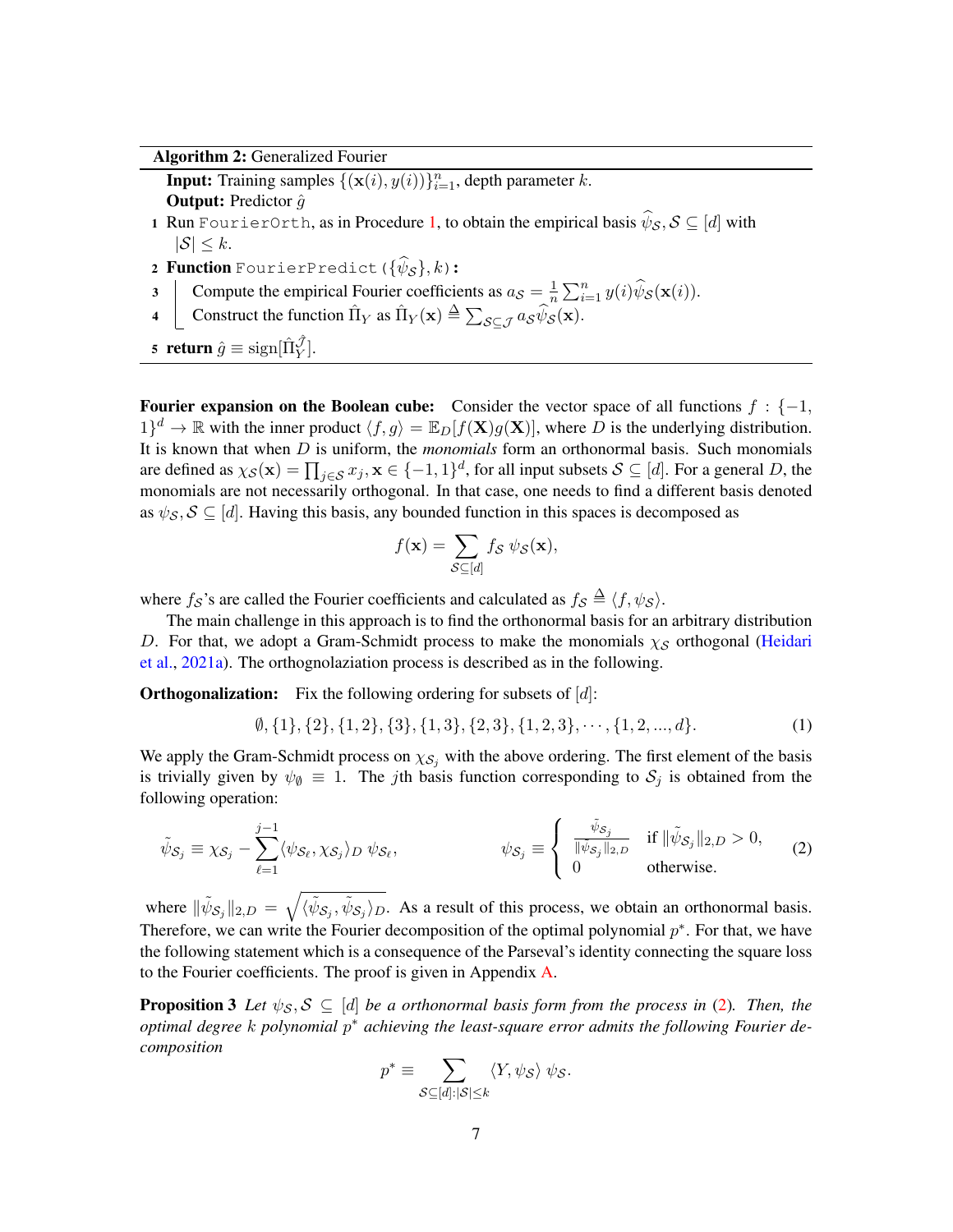We note that the ordering of the subsets in  $(1)$  is important to obtain the above statement. As a result, the main idea behind the Fourier algorithm is to estimate  $p^*$  by estimating the Fourier coefficients associated with the true labeling, that is  $\langle Y, \psi_S \rangle$  for all S with  $|S| \leq k$ . This algorithm is presented in Algorithm [2.](#page-6-2)

In practice when the distribution  $D$  is unknown, we apply the orthogonalization process on the empirical distribution  $\hat{D}$  derived using the training samples. This process can be implemented using recursive formulas as described in Procedure [1.](#page-7-1) Once the orthogonal basis is obtained, the Fourier algorithm computes the empirical estimate of  $\langle Y, \psi_{\mathcal{S}} \rangle_{D}$ . In the following theorem, we provide PAC bound when using this approach for learning  $k$ -juntas.

Theorem [2](#page-1-1) *The Fourier algorithm algorithm agnostically learns* k *juntas with generalization error less than*

$$
P_{opt} + O\left(\sqrt{\frac{2^k c_k}{(k-1)!n} \log \frac{d^k}{(k-1)!\delta}}\right),\,
$$

with probability at least  $(1-\delta)$ , where  $n$  is the number of samples and  $c_k \triangleq \max_{\mathcal{S} \subseteq [d], |\mathcal{S}| \leq k} \|\psi_{\mathcal{S}}\|_\infty^2$ .

<span id="page-7-1"></span>

| <b>Procedure 1: FourierOrth</b>                                                                                                                                        |  |  |  |
|------------------------------------------------------------------------------------------------------------------------------------------------------------------------|--|--|--|
| <b>Input:</b> Samples $\{x(i)\}_{i=1}^n$ , depth parameter k, threshold $\varepsilon \in (0,1)$                                                                        |  |  |  |
| Procedure FourierOrth:                                                                                                                                                 |  |  |  |
| Generate all subsets $S_i \subseteq [d]$ with size at most k and with the standard ordering as in<br>2                                                                 |  |  |  |
| (1).                                                                                                                                                                   |  |  |  |
| Compute the covariance matrix $\hat{\mathbf{B}}$ with elements: $\hat{b}_{j,\ell} \leftarrow \frac{1}{n} \sum_{l=1}^{n} \mathbf{x}^{S_j} \mathbf{x}^{S_{\ell}}$ .<br>3 |  |  |  |
| Set $\hat{\mathbf{A}} \leftarrow \hat{\mathbf{B}}$ .<br>$\overline{\mathbf{4}}$                                                                                        |  |  |  |
| for row j of $\hat{A}$ do<br>$\overline{\mathbf{5}}$                                                                                                                   |  |  |  |
| Update the jth row: $\mathbf{A}_{j,*} \leftarrow \mathbf{A}_{j,*} - \sum_{\ell \leq j} \hat{a}_{\ell,j} \mathbf{A}_{\ell,*}$<br>6                                      |  |  |  |
| Compute $\nu_j \leftarrow \hat{b}_{j,j} - \sum_{\ell < i} \hat{a}_{\ell,i}^2$<br>7                                                                                     |  |  |  |
| if $\nu_j \geq \varepsilon$ then<br>8                                                                                                                                  |  |  |  |
| Normalize the jth row: $\hat{A}_{j,*} \leftarrow \frac{A_{j,*}}{\sqrt{v_i}}$<br>9                                                                                      |  |  |  |
| Set $\psi_{\mathcal{S}_j} \equiv \frac{1}{\sqrt{\nu_i}} (\chi_{\mathcal{S}_j} - \sum_{\ell < j} \hat{a}_{\ell, j} \psi_{\mathcal{S}_{\ell}})$<br>10                    |  |  |  |
| else<br>11                                                                                                                                                             |  |  |  |
| 12                                                                                                                                                                     |  |  |  |
| Set the <i>j</i> th row of $\hat{A}$ zero: $\hat{A}_{j,*} \leftarrow 0$<br>Set $\psi_{\mathcal{S}_j} \equiv 0$<br>13                                                   |  |  |  |
| <b>return</b> all $\psi_{\mathcal{S}_i}$ 's.<br>14                                                                                                                     |  |  |  |

### <span id="page-7-0"></span>3. Theoretical Analysis

The main results of this paper rely on a fundamental connection between square loss and the 0-1 loss presented as Lemma [1](#page-8-0) and [2](#page-9-0) in Section [3.2.](#page-8-1) In this section, we present this connection and describe the steps in proving Theorem [1](#page-1-0) and [2.](#page-1-1) We start with presenting the Hilbert space framework.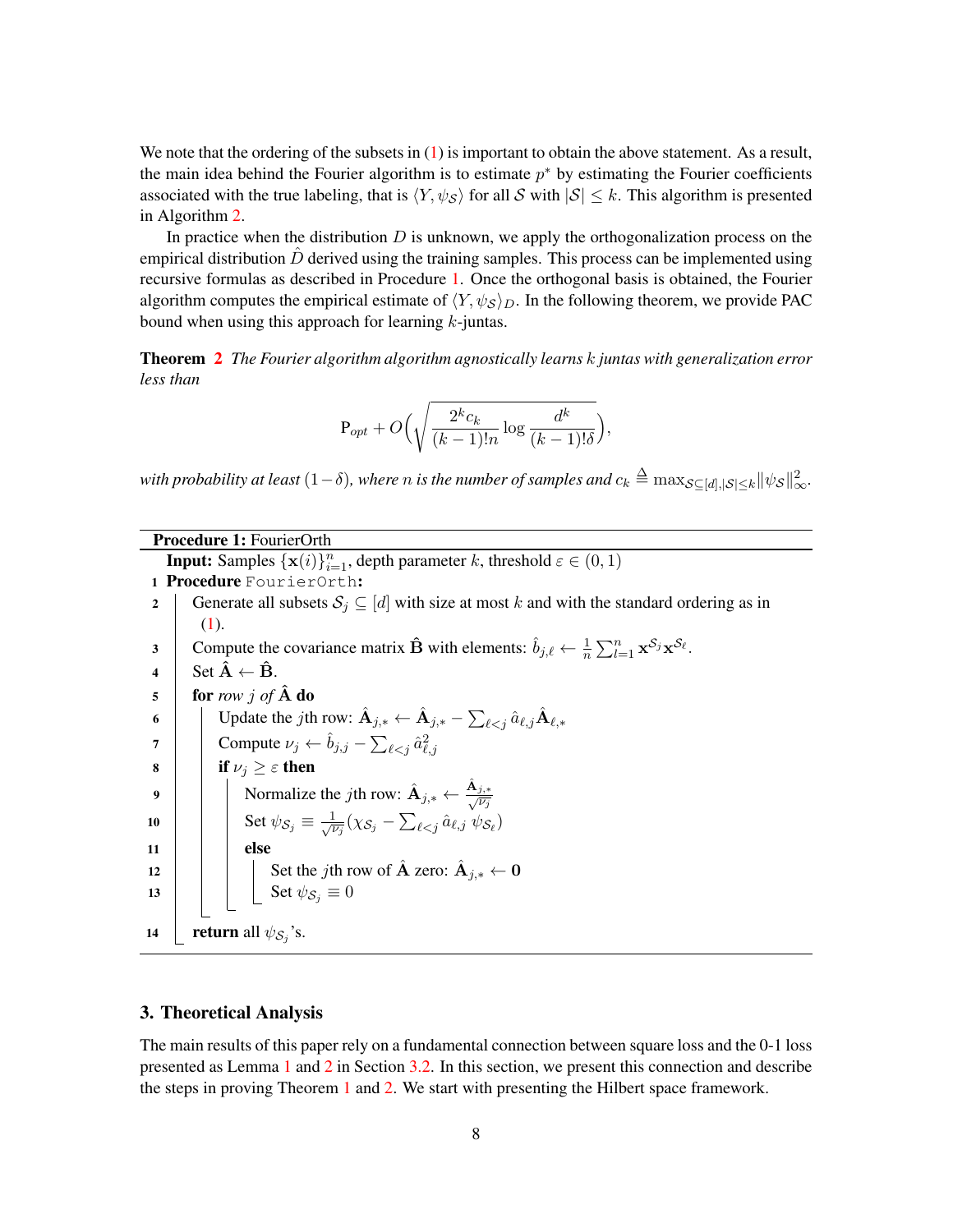#### 3.1 A Hilbert Space Representation

We define a joint Hilbert space for functions on  $\mathcal{X} \times \{-1, 1\}$  incorporating the joint sample-label relation and the underlying joint distribution. Let  $D$  be a joint probability distribution on the inputoutput set  $X \times \{-1,1\}$ . For analytic tractability assume that the marginal  $D_x$  of D has finite moments. Consider a Hilbert space of all real-valued functions  $f : \mathcal{X} \times \{-1, 1\} \mapsto \mathbb{R}$  for which  $\mathbb{E}_D[f(\mathbf{X}, Y)^2]$  is finite. The inner product between two members  $f, g$  is defined as  $\langle f, g \rangle_D \triangleq$  $\mathbb{E}_D[f(\mathbf{X}, Y)g(\mathbf{X}, Y)]^1$  $\mathbb{E}_D[f(\mathbf{X}, Y)g(\mathbf{X}, Y)]^1$ . The usual 1-norm and 2-norm of a function f are defined as  $||f||_{1,D} \triangleq$  $\mathbb{E}_D[|f(\mathbf{X}, Y)|]$  and  $||f||_{2,D} \triangleq \sqrt{\mathbb{E}_D[f(\mathbf{X}, Y)^2]}$ , respectively.

We use this formulation to study our PAC learning problem. In this view, the true labeling is the mapping  $(x, y) \mapsto y$  for all  $x \in \mathcal{X}$  and  $y \in \{-1, 1\}$ . Therefore, it is not difficult to check that the generalization loss of a predictor  $g$  can be written in terms of the inner products as

<span id="page-8-3"></span>
$$
\mathbb{P}_D\Big\{Y \neq g(\mathbf{X})\Big\} = \frac{1}{2} - \frac{1}{2}\langle Y, g \rangle_D = \frac{1}{4} ||Y - g||_{2,D}^2,\tag{3}
$$

where, with slight abuse of notation, Y and g are understood as the mappings  $(\mathbf{x}, y) \mapsto y$  and  $(\mathbf{x}, y) \mapsto q(\mathbf{x})$ , respectively.

The empirical variant of the above formulation is easily derived by replacing  $D$  with the empirical distribution  $\ddot{D}$  that is uniform on the training set and zero outside of it. Therefore, the empirical loss of  $q$  immediately equals to

$$
\mathbb{P}_{\hat{D}}\Big\{Y\neq g(\mathbf{X})\Big\}=\frac{1}{2}-\frac{1}{2}\langle Y,g\rangle_{\hat{D}}=\frac{1}{4}\|Y-g\|_{2,\hat{D}}^2.
$$

In what follows, we use this formulation to derive bounds on the expected and empirical loss and prove the main theorems.

#### <span id="page-8-1"></span>3.2 Main Technical Results

We start with characterizing the minimum loss in the class of  $k$ -juntas.

**Characterizing**  $P_{opt}$ **:** Let  $J$  be a subset of [d] with k elements. Consider all polynomials of degree up to k on the coordinates of  $\mathcal J$  as the input variables. The polynomial that minimizes the square loss is defined as the projection of Y onto the subset  $\mathcal J$ . This polynomial is formally defined as

<span id="page-8-4"></span><span id="page-8-0"></span>
$$
\Pi_Y^{\mathcal{J}} \triangleq \underset{p \in \mathcal{P}_k}{\arg \min} \| Y - p(X^{\mathcal{J}}) \|_{2,D} \tag{4}
$$

where  $P_k$  is the set of polynomials of degree at most k. With this definition, in the following lemma, we characterize the minimum generalization loss obtained by the k-juntas.

Lemma 1 *Let* Popt *be the minimum expected 0-1 loss under any distribution* D *and among all the*  $k$ -juntas for a fixed  $k \leq d$ . Then, the following equality holds

$$
P_{opt} = \frac{1}{2} - \frac{1}{2} \max_{\mathcal{J} \subseteq [d], |\mathcal{J}| = k} \|\Pi_Y^{\mathcal{J}}\|_{1, D}.
$$
 (5)

<span id="page-8-2"></span><sup>1.</sup> The zero function in this space is a function that maps all  $(\mathbf{x}, y) \in \mathcal{X} \times \{-1, 1\}$  to 0 except a zero-probability subset. Therefore, a pair of functions f, g in this space are equal if  $f - g$  is the zero function.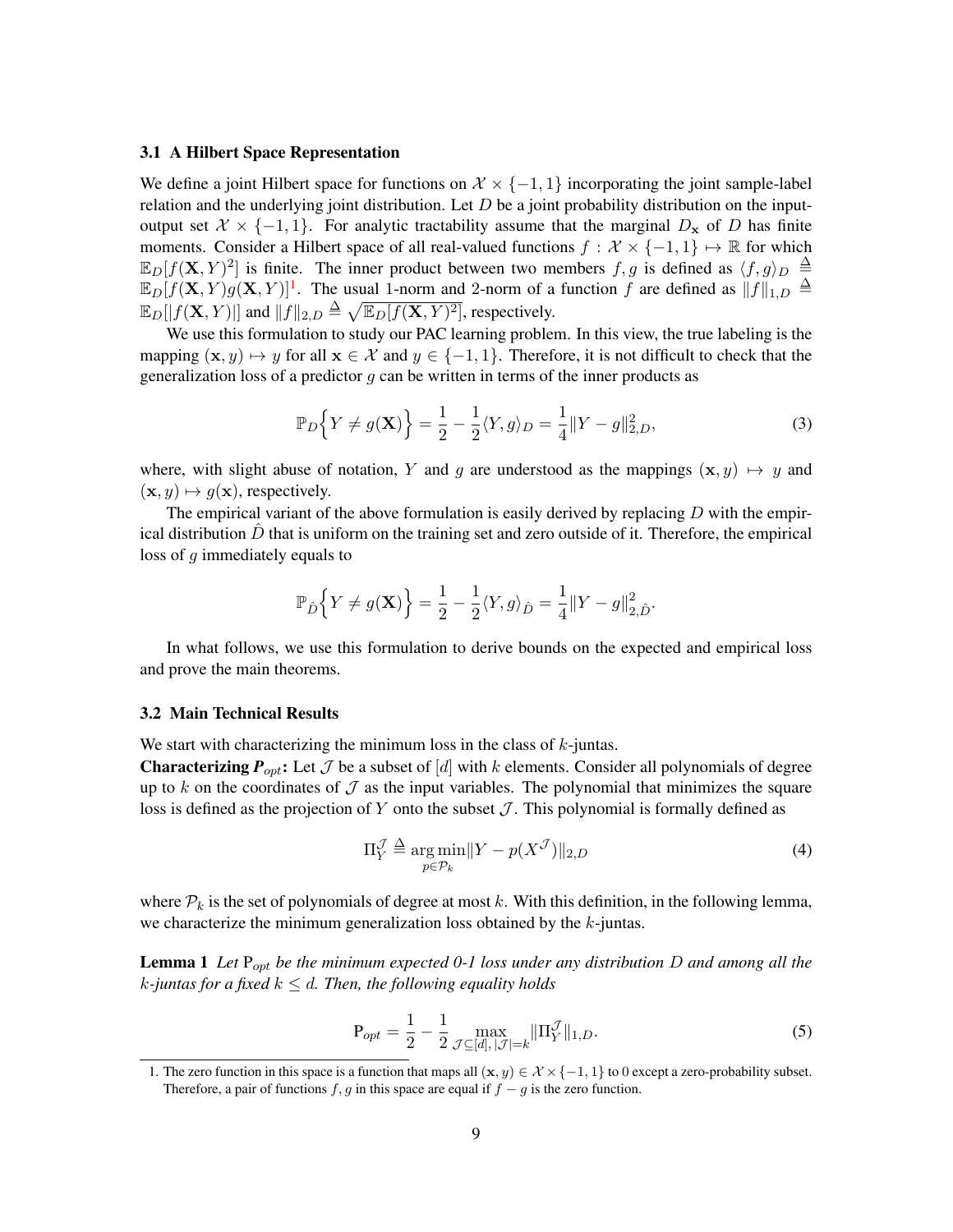**Proof** Fix a k-element subset  $\mathcal{J} \subseteq [d]$  and let  $g : \mathcal{X} \mapsto \{-1, 1\}$  be a k-junta that depends on the coordinates of  $\mathcal{J}$ . From [\(3\)](#page-8-3) its generalization loss can be written as  $\mathbb{P}\Big\{Y\neq g(\mathbf{X})\Big\}=\frac{1}{2}-\frac{1}{2}$  $\frac{1}{2}\langle Y,g\rangle_D.$ Next, consider the collection of all bounded real-valued functions whose output depends only on the coordinate  $J$ . It is not difficult to check that this collection forms a subspace inside the original Hilbert space. Therefore, g belongs to this subspace. Further, as  $\Pi_Y^{\mathcal{J}}$  minimizes the  $\mathcal{L}_2$ -distance with Y, it is the *projection* of Y onto this space. This implies that inner product  $\langle Y, g \rangle_D$  equals to  $\langle \Pi_Y^{\mathcal{J}}$  $\mathcal{Y}(y', g)_D$ . Hence, the generalization loss of g satisfies the following

$$
\mathbb{P}\Big\{Y \neq g(\mathbf{X})\Big\} = \frac{1}{2} - \frac{1}{2}\langle \Pi_Y^{\mathcal{J}}, g \rangle_D \geq \frac{1}{2} - \frac{1}{2}\langle |\Pi_Y^{\mathcal{J}}|, |g|\rangle_D
$$
  

$$
\geq \frac{1}{2} - \frac{1}{2}||\Pi_Y^{\mathcal{J}}||_{1,D},
$$

where the last inequality follows as  $|g(x)| = 1$ . Therefore, maximizing over all k-element subsets  $J$  gives the bound

$$
P_{opt} \ge \frac{1}{2} - \frac{1}{2} \max_{\mathcal{J}: |\mathcal{J}| = k} \|\Pi_Y^{\mathcal{J}}\|_{1,D}.
$$

Hence, we established a lower-bound on  $P_{opt}$ . Next, we show that this bound is achievable. For that construct a k-junta as  $g = sign[\Pi_Y^{\mathcal{J}}]$  where  $\mathcal J$  is a k-element subset of [d]. Then, from the above argument, the generalization error of such  $g$  equals

$$
\mathbb{P}\Big\{Y \neq \text{sign}[\Pi_Y^{\mathcal{J}}]\Big\} = \frac{1}{2} - \frac{1}{2}\langle \Pi_Y^{\mathcal{J}}, \text{sign}[\Pi_Y^{\mathcal{J}}] \rangle_D
$$
  
= 
$$
\frac{1}{2} - \frac{1}{2} \|\Pi_Y^{\mathcal{J}}\|_{1,D},
$$

where the last equality follows due to the identity  $\langle h, \text{sign}[h] \rangle = ||h||_1$  for any function h. Therefore, optimizing over  $\mathcal J$  gives

<span id="page-9-0"></span>
$$
P_{opt} \leq \frac{1}{2} - \frac{1}{2} \max_{\mathcal{J}: |\mathcal{J}| \leq k} \|\Pi_Y^{\mathcal{J}}\|_{1,D}.
$$

As a result,we established an upper-bound that matches with the lower-bound and the completes the proof.  $\blacksquare$ 

Connection to Square Loss : The main ingredient in the proof of the main results (Theorem [1](#page-1-0) and [2\)](#page-1-1) is the following lemma connecting the square error to the  $0 - 1$  loss in learning k-juntas.

**Lemma 2** *Let D be any joint probability distribution on*  $X \times \{-1, 1\}$ *. Given a subset*  $\mathcal{J} \subseteq [d]$ *, let*  $h<sub>J</sub>$  denote an arbitrary bounded real-valued function on  $X$  that depends only on the coordinates of J *. Then,*

$$
\mathbb{P}\Big\{Y\neq \text{sign}[h_{\mathcal{J}}(\mathbf{X})]\Big\}\leq \frac{1}{2}\Big(1-\|\Pi_Y^{\mathcal{J}}\|_{1,D}+U\big(\|\Pi_Y^{\mathcal{J}}-h_{\mathcal{J}}\|_{2,D}\big)\Big),
$$

where  $\Pi_\mathrm{Y}^\mathcal{J}$  $\frac{\mathcal{J}}{Y}$  *is as in* [\(4\)](#page-8-4) *and U is a polynomial defined as*  $U(x) = x^3 + \frac{3}{2}$  $\frac{3}{2}x^2 + \frac{5}{4}$  $\frac{5}{4}x$ .

The proof of the lemma is given in Appendix [B.](#page-4-0)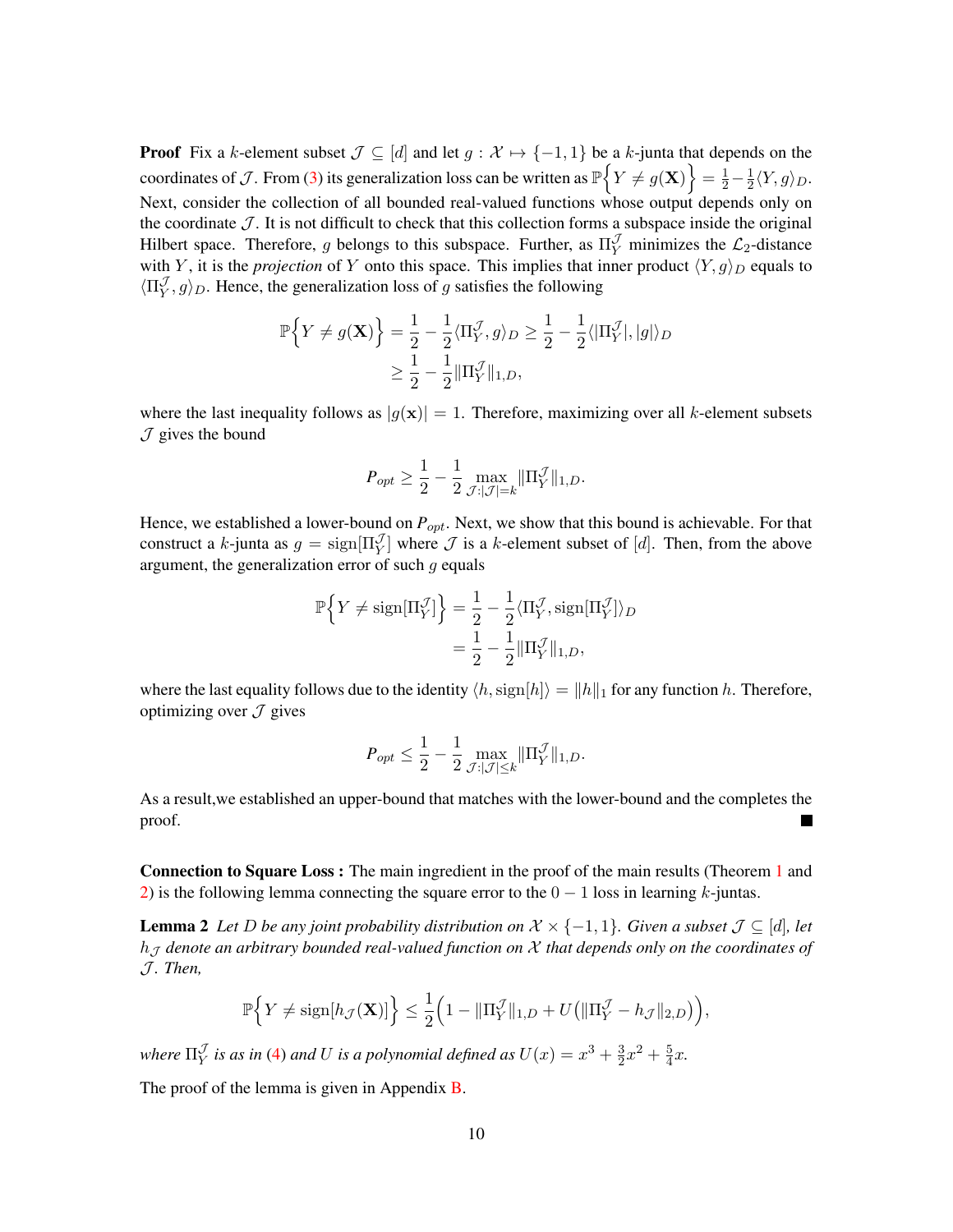### 3.3 PAC learnability of  $\mathcal{L}_2$  Polynomial Regression

Having the above lemmas, we are ready to prove Theorem [1](#page-1-0) on agnostic PAC learnability of  $k$ -juntas using  $\mathcal{L}_2$  polynomial regression.

**Proof of Theorem [1.](#page-1-0)** For any  $\mathcal{J}$ , let  $\hat{p}_{\mathcal{J}}$  be the output of the polynomial regression, that is  $\hat{p}_{\mathcal{J}} = \arg \min_{p \in \mathcal{P}_k} ||Y - p_{\mathcal{J}}||_{2,\hat{D}}$ , where  $\hat{D}$  is the empirical distribution. Note that the selected predictor is of the form sign $[\hat{p}_{\hat{J}}]$ . As a result, from Lemma [2](#page-9-0) with D replaced with  $\hat{D}$ , the empirical loss of sign $[\hat{p}_{\mathcal{J}}]$  is bounded as

$$
\mathbb{P}_{\hat{D}}\Big\{Y\neq \mathrm{sign}[\hat{p}_{\mathcal{J}}(\mathbf{X})]\Big\}\leq \frac{1}{2}-\frac{1}{2}\|\hat{p}_{\mathcal{J}}\|_{1,\hat{D}},
$$

where the  $U(\cdot)$  term in Lemma [2](#page-9-0) is zero, as  $\hat{p}_{\mathcal{J}} = \Pi_Y^{\mathcal{J}}$  when D is replaced with  $\hat{D}$ . Next, we minimize both sides over all k-element subsets  $\mathcal{J}$ . From Lemma [1,](#page-8-0) with D replaced by  $\hat{D}$ , the right-hand side of the above inequality minimized over  $\mathcal J$  is the minimum empirical loss  $\hat P_{opt}$ . This implies that

$$
\min_{\mathcal{J}:|\mathcal{J}|=k} \mathbb{P}_{\hat{D}}\Big\{Y \neq \text{sign}[\hat{p}_{\mathcal{J}}(\mathbf{X})]\Big\} = \hat{P}_{opt}.
$$

Hence, we proved that the minimum empirical loss is achieved using the  $\mathcal{L}_2$  polynomial regression. Naturally, the next step is to extend this result to the generalization loss. This part follows from the standard arguments in VC theory (See Corollary 3.19 in [\(Mohri et al.,](#page-15-11) [2018\)](#page-15-11)) and the fact that the VC dimension of the k-junta class is less than  $2^k + O(k \log d)$ . Particularly, given  $\delta \in (0, 1)$ , with probability  $(1 - \delta)$ , the generalization loss is less than

$$
P_{opt} + O\left(\sqrt{\frac{(2^k + k \log d)}{n} \log \frac{n}{(2^k + k \log d)}}\right) + \sqrt{\frac{1}{2n} \log \frac{1}{\delta}},
$$

where  $n$  is the number of the samples. With this inequality, the theorem is proved.

#### 3.4 PAC learning using the Fourier algorithm

In this part, we use the lemmas in the previous section to prove Theorem [2.](#page-1-1) Recall that  $\hat{\Pi}_{\mathcal{J}}$  is the Fourier polynomial constructed at Algorithm  $2$  for any coordinate subset  $\mathcal{J}$ . Proof of Theorem [2.](#page-1-1) From Lemma [2,](#page-9-0) we have that

$$
\mathbb{P}\Big\{Y\neq \mathrm{sign}[\hat{\Pi}_{\mathcal{J}}]\Big\}\leq \frac{1}{2}(1-\|\Pi_{Y}^{\mathcal{J}}\|_{1,D})+\frac{1}{2}U(\|\Pi_{Y}^{\mathcal{J}}-\hat{\Pi}_{\mathcal{J}}\|_{2,D}).
$$

Next, we bound the second term in the right-hand side. For that, we present the following lemma which is proved in Appendix [C.](#page-7-0)

<span id="page-10-1"></span>**Lemma 3 (Accuracy of the Fourier Estimations)** *Given*  $\delta \in (0,1)$ *, with probability at least*  $(1$ δ)*, the following inequalities hold*

<span id="page-10-0"></span>
$$
\|\Pi_Y^{\mathcal{J}} - \hat{\Pi}_Y^{\mathcal{J}}\|_{2,D} \le O\Big(\sqrt{\frac{2^k c_k}{(k-1)!n} \log \frac{d^k}{(k-1)!\delta}}\Big),\tag{6}
$$

*for all k-element subsets*  $\mathcal{J}$ *, where*  $c_k$  *is as in Theorem* [2](#page-1-1) *and*  $n$  *is the number of samples.*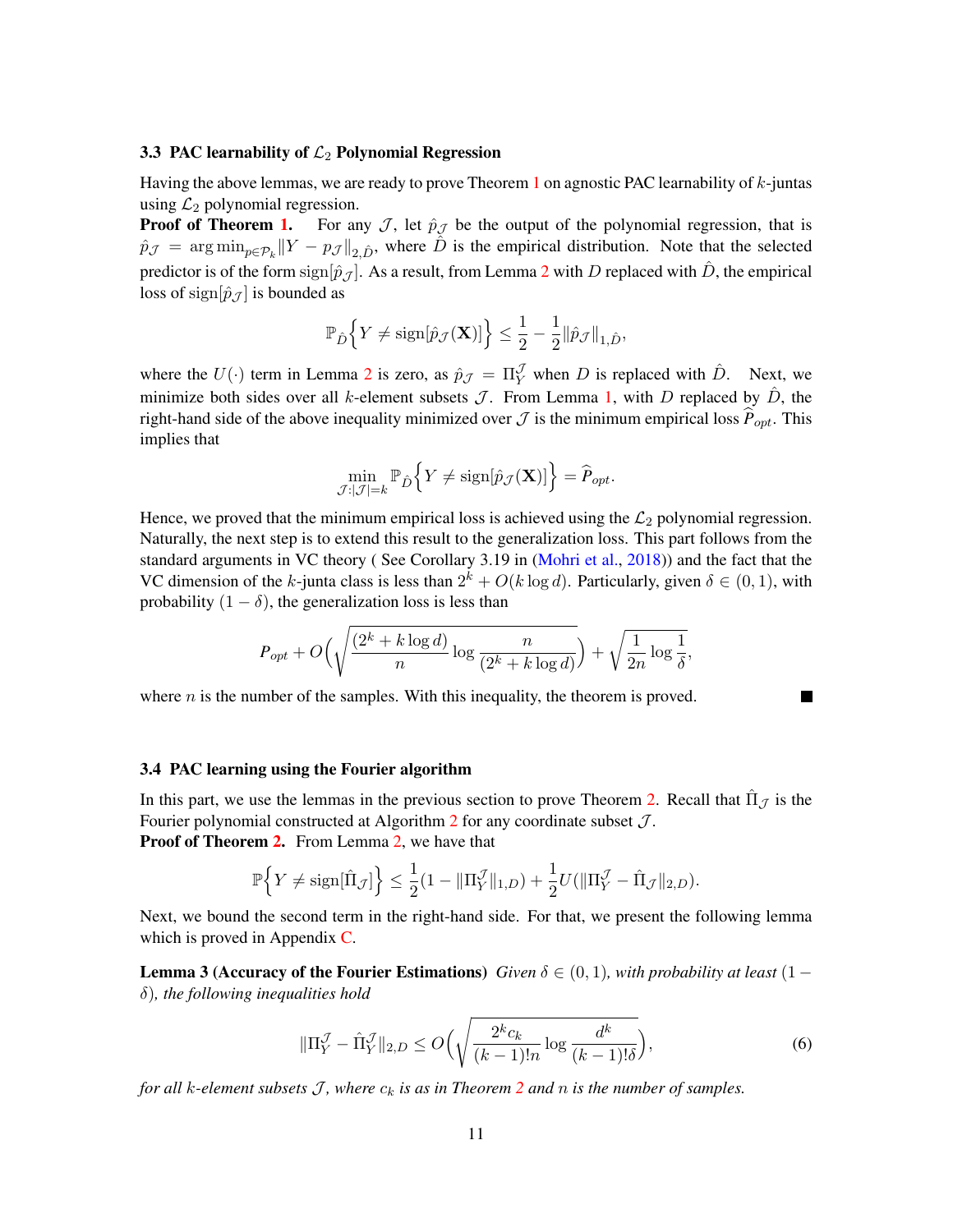Therefore, with  $\epsilon'_n$  being the right-hand side of [\(6\)](#page-10-0) we have that

$$
\mathbb{P}\Big\{Y \neq \text{sign}[\hat{\Pi}_{Y}^{\mathcal{J}}]\Big\} \leq \frac{1}{2}(1 - \|\hat{\Pi}_{Y}^{\mathcal{J}}\|_{1,D}) + \frac{1}{2}U(\epsilon'_{n})
$$
\n
$$
\stackrel{(a)}{=} \frac{1}{2}(1 - \|\Pi_{Y}^{\mathcal{J}}\|_{1,D}) + \frac{1}{2}(\|\Pi_{Y}^{\mathcal{J}}\|_{1,D} - \|\hat{\Pi}_{Y}^{\mathcal{J}}\|_{1,D}) + \frac{1}{2}U(\epsilon'_{n})
$$
\n
$$
\stackrel{(b)}{\leq} \frac{1}{2}(1 - \|\Pi_{Y}^{\mathcal{J}}\|_{1,D}) + \frac{\epsilon'_{n}}{2} + \frac{1}{2}U(\epsilon'_{n}),
$$
\n(7)

where in (a) we add and subtract  $\|\Pi_{Y}^{\mathcal{J}}\|$  $\mathcal{Y}_{Y}^{\mathcal{Y}}\Vert_{1,D}$  and in (b) we use the following chain of inequalities

$$
\|\|\Pi_Y^{\mathcal{J}}\|_{1,D} - \|\hat{\Pi}_Y^{\mathcal{J}}\|_{1,D}\| \le \|\Pi_Y^{\mathcal{J}} - \hat{\Pi}_Y^{\mathcal{J}}\|_{1,D} \le \|\Pi_Y^{\mathcal{J}} - \hat{\Pi}_Y^{\mathcal{J}}\|_{2,D} \le \epsilon'_n,
$$

where the first inequality follows from the triangle inequality; the second is due to Jensen Inequality implying that  $\mathbb{E}[|Z|] \leq \sqrt{\mathbb{E}[Z^2]}$ ; and the third follows from the definition of  $\epsilon'_n$ .

Next, we minimize both sides of [\(7\)](#page-10-0) over all k-elements coordinates  $\mathcal{J}$ . Let  $\mathcal{J}^*$  be the minimizer of the left-hand side. Hence, from Lemma [1,](#page-8-0) we obtain that

$$
\mathbb{P}\Big\{Y\neq \text{sign}[\hat{\Pi}^{\mathcal{J}^*}_Y]\Big\} \leq P_{opt} + \frac{\epsilon_n'}{2} + \frac{1}{2}U(\epsilon_n') \leq P_{opt} + \frac{19}{8}\epsilon_n',
$$

where the last inequality is because  $U(x) \leq \frac{15}{4}$  $\frac{15}{4}x$  for  $x \in [0, 1].$ 

Recall that  $\hat{\Pi}^{\hat{J}}_Y$  is the polynomial on  $\hat{J}$  coordinates that is selected at Algorithm [2.](#page-6-2) Therefore, it remains to show that the loss on the left hand-side does not change significantly when  $\mathcal{J}^*$  is replaced with  $\hat{J}$ . As  $\hat{J}$  is the k-element coordinate that minimizes the empirical loss, we have that

$$
\mathbb{P}_{\hat{D}}\left\{Y \neq \text{sign}[\hat{\Pi}_{Y}^{\hat{\mathcal{J}}}] \right\} \leq \mathbb{P}_{\hat{D}}\left\{Y \neq \text{sign}[\hat{\Pi}_{Y}^{\mathcal{J}^*}] \right\}
$$
  

$$
\leq \mathbb{P}_{D}\left\{Y \neq \text{sign}[\hat{\Pi}_{Y}^{\mathcal{J}^*}] \right\} + O\Big(\sqrt{\frac{k}{n}\log\frac{2}{\delta}}\Big),
$$

where the last inequality holds with probability  $(1 - \delta)$  that follows from McDiarmid's inequality and the fact that there are at most  $2^k$  Boolean functions on coordinate  $\mathcal{J}^*$ . Hence, we proved that

$$
\mathbb{P}_{\hat{D}}\left\{Y \neq \text{sign}[\hat{\Pi}_Y^{\hat{\mathcal{J}}}] \right\} \leq P_{opt} + \frac{19}{8}\epsilon_n' + O\left(\sqrt{\frac{k}{n}\log\frac{2}{\delta}}\right).
$$

The rest of the argument follows from VC theory for replacing  $\hat{D}$  with  $D$  in the left-hand side. Hence, the proof is complete by replacing the  $\epsilon'_n$  with the right-hand side of [\(6\)](#page-10-0).

#### <span id="page-11-0"></span>4. Learning Other Hypothesis Classes

In this section, we study learning of more general concept classes using the  $\mathcal{L}_2$ -based approaches.

#### <span id="page-11-1"></span>4.1 Polynomially Approximated Class

An important concept class is the set of predictors that are approximated by fixed-degree polynomials as studied in [\(Kalai et al.,](#page-14-1) [2008\)](#page-14-1). We adopt Algorithm [1](#page-5-0) for learning with respect to these classes. We start with the following formulation: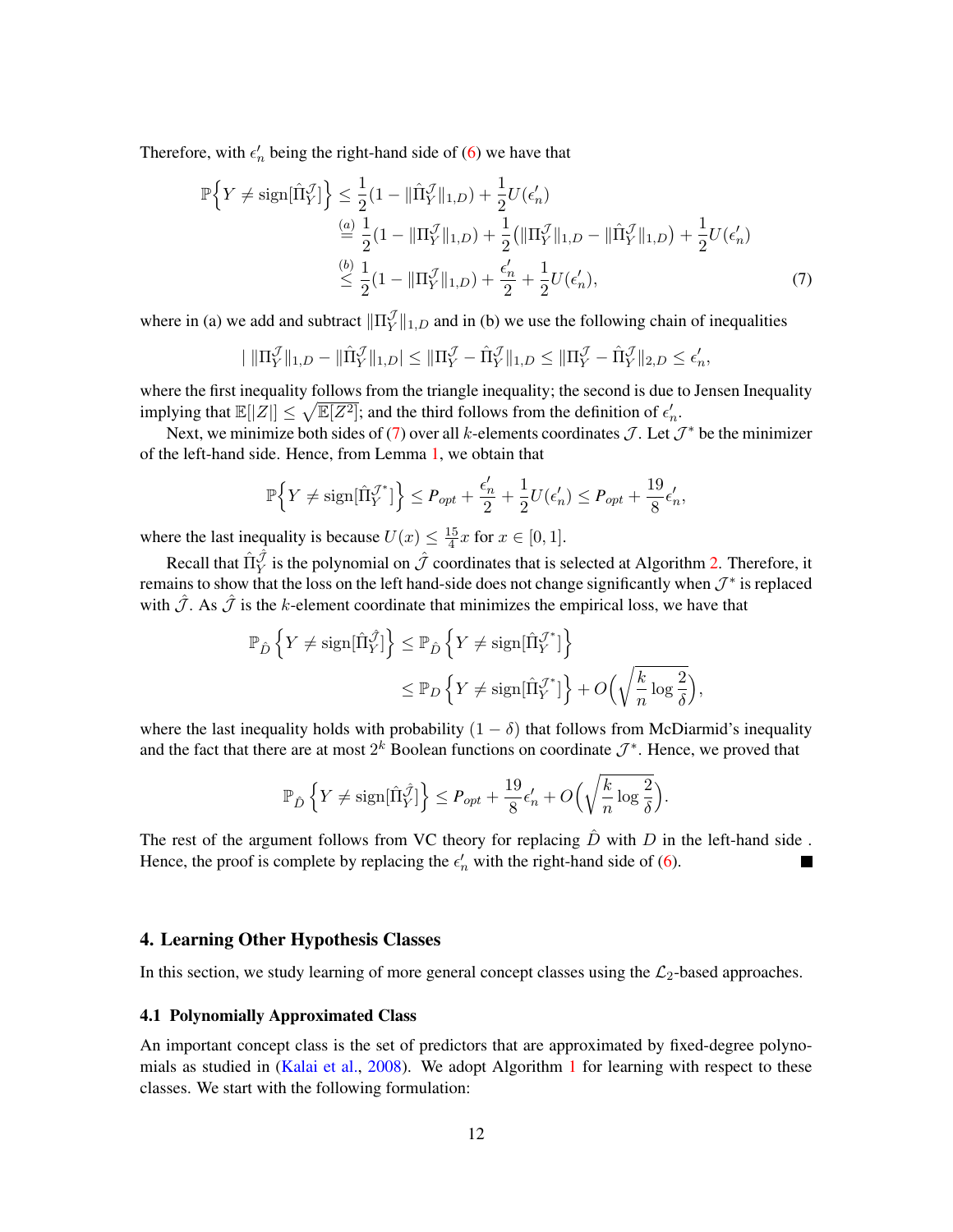$(\epsilon, k)$ -approximated concept class: Given  $\epsilon \in [0, 1]$ ,  $k \in \mathbb{N}$  and any probability distribution  $D_{\mathbf{X}}$ on X, a concept class C of functions  $c : \mathcal{X} \mapsto \{-1, 1\}$  is  $(\epsilon, k)$ -approximated if

$$
\sup_{c \in \mathcal{C}} \inf_{p \in \mathcal{P}_k} \mathbb{E}\big[\big(c(\mathbf{X}) - p(\mathbf{X})\big)^2\big] \le \epsilon^2,
$$

where  $P_k$  is the set of all polynomials of degree up to k.

<span id="page-12-0"></span>As a byproduct of our analysis, we prove in Appendix  $D$  that the  $\mathcal{L}_2$  based algorithms (without the randomized rounding of [\(Jackson,](#page-14-2) [2006\)](#page-14-2)) learn the approximated concept class with error up to  $2P_{opt} + \epsilon$ .

**Theorem 4** *Given*  $\epsilon > 0$  *and*  $k \in \mathbb{N}$ , *the degree*  $k \mathcal{L}_2$  *polynomial regression learns any*  $(\epsilon, k)$ *approximated concept class, with probability greater than*  $(1 - \delta)$ *, and generalization loss up to* 

$$
2P_{opt} + 3\epsilon + O\left(\sqrt{\frac{2 d^{k+1}}{n} \log \frac{en}{d^{k+1}}}\right) + \sqrt{\frac{1}{2n} \log \frac{1}{\delta}}
$$

*where* d *is the number of input variables and* n *is the sample size.*

This result is derived using the following lemma proved in Appendix  $E$  that eliminates the need for randomized rounding.

**Lemma 4** *Suppose*  $\theta$  *is a random variable with the probability density function*  $f_{\theta}(t) = 1 - |t|$ *, for*  $t \in [-1, 1]$ *. Then, the following bound holds for any polynomial p* 

<span id="page-12-1"></span>
$$
\mathbb{E}_{\theta}\Big[\mathbb{P}_{\hat{D}}\Big\{Y \neq \text{sign}[p(\mathbf{X}) - \theta]\Big\}\Big] \leq \frac{1}{2} \|Y - p\|_{2,\hat{D}}^2.
$$

#### 4.2 Generalized approximated class

Lastly, we finish this paper by extending our results to a more general hypothesis class. Fix a set of functions  $e_1(\mathbf{x}), e_2(\mathbf{x}), ..., e_m(\mathbf{x})$  and let H be a Hilbert space spanned by a these functions. Let C be a class of functions each of which approximated by elements of H with square error up to  $\epsilon$ , i.e.,  $\inf_{h \in \mathcal{H}} ||c - h||_{2,D} \leq \epsilon$  for any  $c \in \mathcal{C}$ . As a special case, suppose  $e_i$ 's are all the functions of the form  $e(\mathbf{x}) = \prod_{j \in [d]} x_j^{\alpha_j}$  where  $\alpha_j$ 's are non-negative integers adding up to k. Then C is a  $(k, \epsilon)$ -approximated class as in Section [4.1.](#page-11-1)

**Theorem 5** *Suppose* A *is any algorithm that given* n *training instances finds a function*  $h \in H$  *so that the empirical loss*  $||Y - h||_2$   $\hat{D}$  *is minimized. Then, the predictor*  $sign[\hat{h}]$  *learns*  $C$  *with expected generalization error up to*

$$
2\min_{c\in\mathcal{C}}\mathbb{P}\Big\{Y\neq c(\mathbf{X})\Big\}+3\epsilon+O\Big(\sqrt{\frac{\mathrm{VC}(\mathcal{C})}{n}\log\frac{n}{\mathrm{VC}(\mathcal{C})}}\Big),
$$

*where*  $VC(\mathcal{C})$  *is the VC dimension of C.*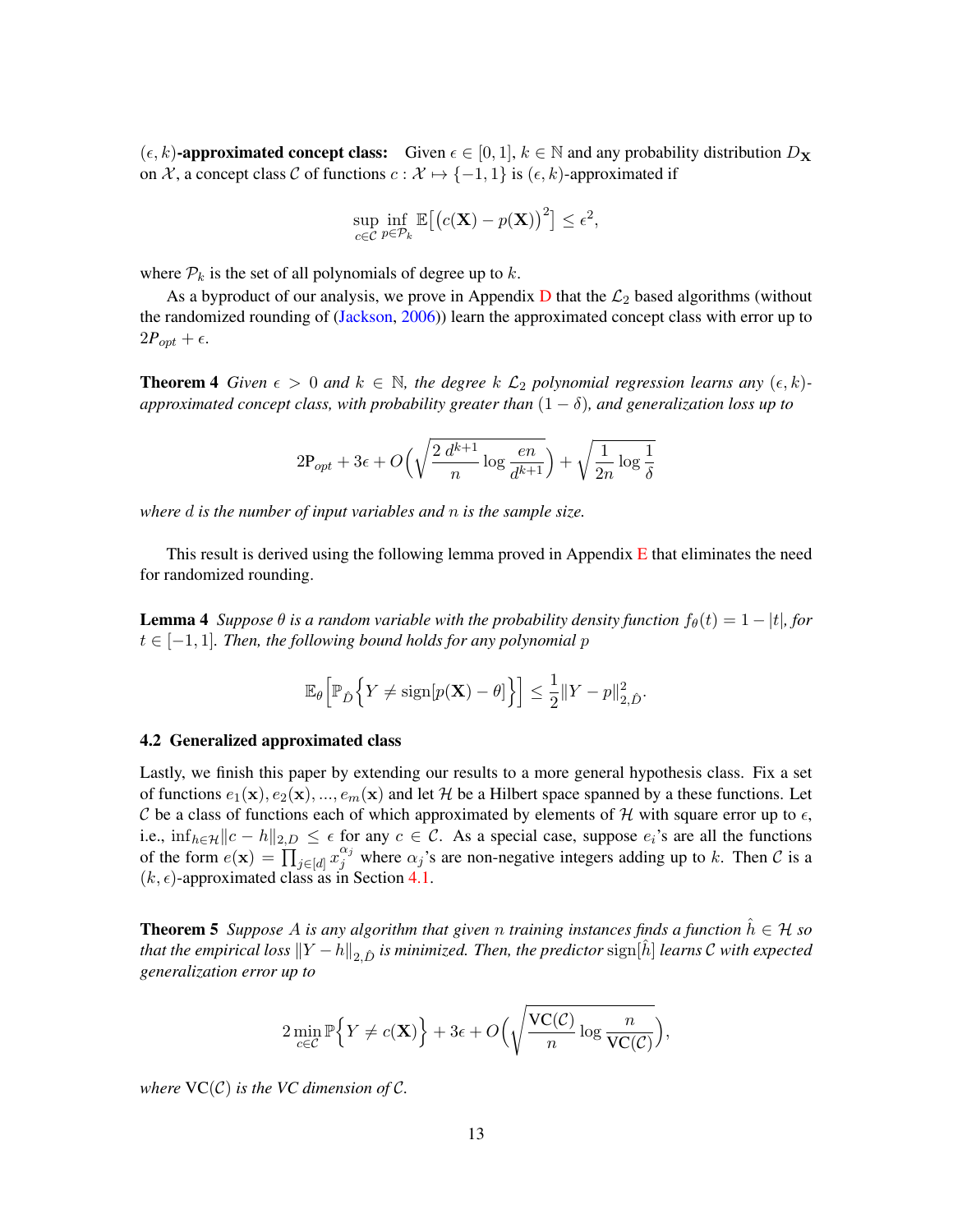## References

<span id="page-13-5"></span>Jan Arpe and Elchanan Mossel. Agnostically learning juntas from random walks. June 2008.

- <span id="page-13-1"></span>Aharon Birnbaum and Shai S Shwartz. Learning halfspaces with the zero-one loss: time-accuracy tradeoffs. In *Advances in Neural Information Processing Systems*, pages 926–934, 2012.
- <span id="page-13-0"></span>Eric Blais, Ryan O'Donnell, and Karl Wimmer. Polynomial regression under arbitrary product distributions. *Machine learning*, 80(2-3):273–294, 2010.
- <span id="page-13-3"></span>Avrim Blum, Merrick Furst, Jeffrey Jackson, Michael Kearns, Yishay Mansour, and Steven Rudich. Weakly learning DNF and characterizing statistical query learning using fourier analysis. In *Proceedings of the twenty-sixth annual ACM symposium on Theory of computing - STOC 94*. ACM Press, 1994. doi: 10.1145/195058.195147.
- <span id="page-13-4"></span>Nader H. Bshouty and Areej Costa. Exact learning of juntas from membership queries. In *Algorithmic Learning Theory (ALT)*, pages 115–129. Springer International Publishing, 2016. doi: 10.1007/978-3-319-46379-7 8.
- <span id="page-13-8"></span>Xi Chen, Rajesh Jayaram, Amit Levi, and Erik Waingarten. Learning and testing junta distributions with sub cube conditioning. In Mikhail Belkin and Samory Kpotufe, editors, *Proceedings of Thirty Fourth Conference on Learning Theory*, volume 134 of *Proceedings of Machine Learning Research*, pages 1060–1113. PMLR, 15–19 Aug 2021. URL [https://proceedings.mlr.](https://proceedings.mlr.press/v134/chen21b.html) [press/v134/chen21b.html](https://proceedings.mlr.press/v134/chen21b.html).
- <span id="page-13-12"></span>Thomas A Courtade and Gowtham R Kumar. Which Boolean functions maximize mutual information on noisy inputs? *IEEE Trans. Inf. Theory*, 60(8):4515–4525, 2014.
- <span id="page-13-7"></span>Anindya De, Elchanan Mossel, and Joe Neeman. Junta correlation is testable. In *2019 IEEE 60th Annual Symposium on Foundations of Computer Science (FOCS)*. IEEE, November 2019.
- <span id="page-13-2"></span>Ilias Diakonikolas, Themis Gouleakis, and Christos Tzamos. Distribution-independent pac learning of halfspaces with massart noise. In *Advances in Neural Information Processing Systems*, pages 4749–4760, 2019.
- <span id="page-13-9"></span>Petros Drineas, Michael W. Mahoney, and S. Muthukrishnan. Sampling algorithms for ¡i¿l¡/i¿¡sub¿2¡/sub¿ regression and applications. In *Proceedings of the Seventeenth Annual ACM-SIAM Symposium on Discrete Algorithm*, SODA '06, page 1127–1136, USA, 2006. Society for Industrial and Applied Mathematics. ISBN 0898716055.
- <span id="page-13-10"></span>Petros Drineas, Michael W. Mahoney, S. Muthukrishnan, and Tamás Sarlós. Faster least squares approximation. *Numerische Mathematik*, 117(2):219–249, oct 2010. doi: 10.1007/ s00211-010-0331-6.
- <span id="page-13-6"></span>E. Fischer, G. Kindler, D. Ron, S. Safra, and A. Samorodnitsky. Testing juntas. *Journal of Computer and System Sciences*, 68:753–787, 2004.
- <span id="page-13-11"></span>Merrick L Furst, Jeffrey C Jackson, and Sean W Smith. Improved learning of  $AC^0$  functions. In *COLT*, volume 91, pages 317–325, 1991.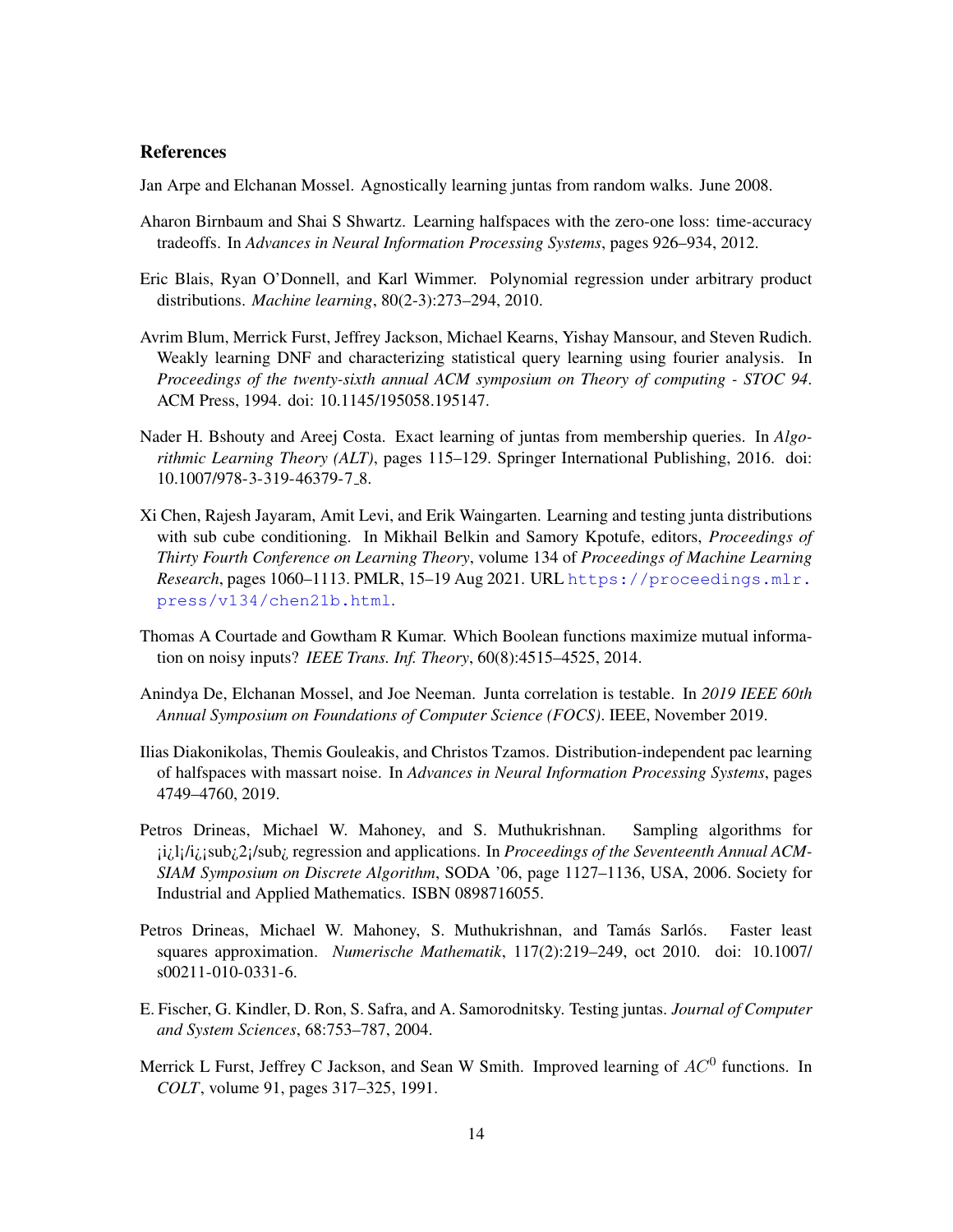- <span id="page-14-6"></span>Isabelle Guyon and André Elisseeff. An introduction to variable and feature selection. *Journal of machine learning research*, 3(Mar):1157–1182, 2003.
- <span id="page-14-12"></span>Mohsen Heidari, S. Sandeep Pradhan, and Ramji Venkataramanan. Boolean functions with biased inputs: Approximation and noise sensitivity. In *Proc. IEEE Int. Symp. Information Theory (ISIT)*, pages 1192–1196, July 2019. doi: 10.1109/ISIT.2019.8849233.
- <span id="page-14-13"></span>Mohsen Heidari, Jithin Sreedharan, Gil I Shamir, and Wojciech Szpankowski. Information sufficiency via fourier expansion. In *Proc. IEEE Int. Symp. Information Theory (ISIT)*, July 2021a.
- <span id="page-14-7"></span>Mohsen Heidari, Jithin Sreedharan, Gil I Shamir, and Wojciech Szpankowski. Finding relevant information via a discrete fourier expansion. In Marina Meila and Tong Zhang, editors, *Proceedings of the 38th International Conference on Machine Learning*, volume 139 of *Proceedings of Machine Learning Research*, pages 4181–4191. PMLR, 18–24 Jul 2021b. URL <https://proceedings.mlr.press/v139/heidari21a.html>.
- <span id="page-14-9"></span>Vishnu Iyer, Avishay Tal, and Michael Whitmeyer. Junta distance approximation with subexponential queries. June 2021.
- <span id="page-14-2"></span>Jeffrey C. Jackson. Uniform-distribution learnability of noisy linear threshold functions with restricted focus of attention. In Gábor Lugosi and Hans Ulrich Simon, editors, *Learning Theory*, pages 304–318, Berlin, Heidelberg, 2006. Springer Berlin Heidelberg. ISBN 978-3-540-35296-9.
- <span id="page-14-3"></span>A. T. Kalai, A. R. Klivans, Yishay Mansour, and R. A. Servedio. Agnostically learning halfspaces. In *Proc. 46th Annual IEEE Symp. Foundations of Computer Science (FOCS'05)*, pages 11–20, October 2005. doi: 10.1109/SFCS.2005.13.
- <span id="page-14-1"></span>Adam Tauman Kalai, Adam R. Klivans, Yishay Mansour, and Rocco A. Servedio. Agnostically learning halfspaces. *SIAM Journal on Computing*, 37(6):1777–1805, jan 2008. doi: 10.1137/ 060649057.
- <span id="page-14-10"></span>Gil Kalai. Noise sensitivity and chaos in social choice theory. Technical report, Hebrew University, 2005.
- <span id="page-14-4"></span>Michael J. Kearns, Robert E. Schapire, and Linda M. Sellie. Toward efficient agnostic learning. *Machine Learning*, 17(2-3):115–141, 1994. doi: 10.1007/bf00993468.
- <span id="page-14-5"></span>Adam R Klivans, Philip M Long, and Rocco A Servedio. Learning halfspaces with malicious noise. *Journal of Machine Learning Research*, 10(12), 2009.
- <span id="page-14-11"></span>Jiange Li and Muriel Medard. Boolean functions: Noise stability, non-interactive correlation, and ´ mutual information. In *Proc. IEEE ISIT*, 2018.
- <span id="page-14-0"></span>Nathan Linial, Yishay Mansour, and Noam Nisan. Constant depth circuits, Fourier transform, and learnability. *J. ACM*, 40(3):607–620, 1993.
- <span id="page-14-8"></span>Zhengyang Liu, Xi Chen, Rocco A. Servedio, Ying Sheng, and Jinyu Xie. Distribution-free junta testing. *ACM Transactions on Algorithms*, 15(1):1–23, jan 2019. doi: 10.1145/3264434.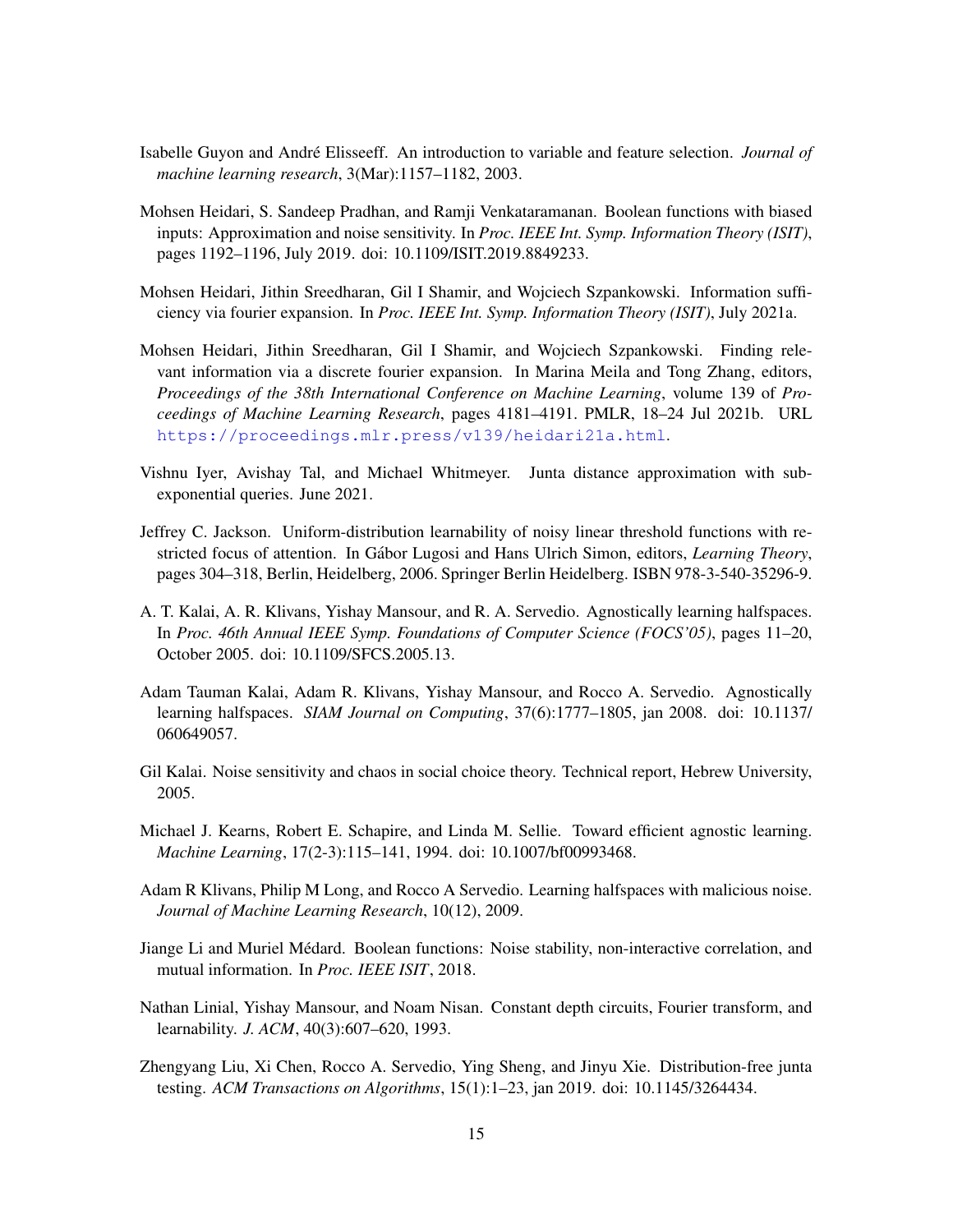- <span id="page-15-11"></span>Mehryar (New York University) Mohri, Afshin (Google, Inc.) Rostamizadeh, Ameet (University of California, and Berkeley) Talwalkar. *Foundations of Machine Learning*. MIT Press Ltd, 2018. ISBN 0262039400.
- <span id="page-15-2"></span>Elchanan Mossel, Ryan O'Donnell, and Rocco P Servedio. Learning juntas. In *Proc. ACM Symp. on Theory of Computing*, pages 206–212, 2003.
- <span id="page-15-1"></span>Elchanan Mossel, Ryan O'Donnell, and Rocco A Servedio. Learning functions of k relevant variables. *J. Comput. Syst. Sci*, 69(3):421–434, 2004.
- <span id="page-15-7"></span>Ryan O'Donnell. *Analysis of boolean functions*. Cambridge University Press, 2014.
- <span id="page-15-4"></span>Rocco A. Servedio, Li-Yang Tan, and John Wright. Adaptivity helps for testing juntas. In *Proceedings of the 30th Conference on Computational Complexity*, CCC '15, page 264–279, Dagstuhl, DEU, 2015. Schloss Dagstuhl–Leibniz-Zentrum fuer Informatik. ISBN 9783939897811.
- <span id="page-15-6"></span>Shai Shalev-Shwartz and Shai Ben-David. *Understanding Machine Learning: From Theory to Algorithms*. Cambridge University Press, New York, NY, USA, 2014. ISBN 1107057132, 9781107057135.
- <span id="page-15-0"></span>J.A.K. Suykens and J. Vandewalle. *Neural Processing Letters*, 9(3):293–300, 1999. doi: 10.1023/a: 1018628609742.
- <span id="page-15-10"></span>L. G. Valiant. A theory of the learnable. *Communications of the ACM*, 27(11):1134–1142, nov 1984. doi: 10.1145/1968.1972.
- <span id="page-15-5"></span>Santosh S. Vempala and Ying Xiao. Structure from local optima: Learning subspace juntas via higher order pca. August 2011.
- <span id="page-15-8"></span>Nir Weinberger and Ofer Shayevitz. On the optimal Boolean function for prediction under quadratic loss. *IEEE Trans. Inf. Theory*, 63(7):4202–4217, 2017.
- <span id="page-15-9"></span>Nir Weinberger and Ofer Shayevitz. Self-predicting Boolean functions. In *Proc. IEEE ISIT*, 2018.
- <span id="page-15-3"></span>Ronald de Wolf. *A Brief Introduction to Fourier Analysis on the Boolean Cube*. Number 1 in Graduate Surveys. Theory of Computing Library, 2008. doi: 10.4086/toc.gs.2008.001. URL <http://www.theoryofcomputing.org/library.html>.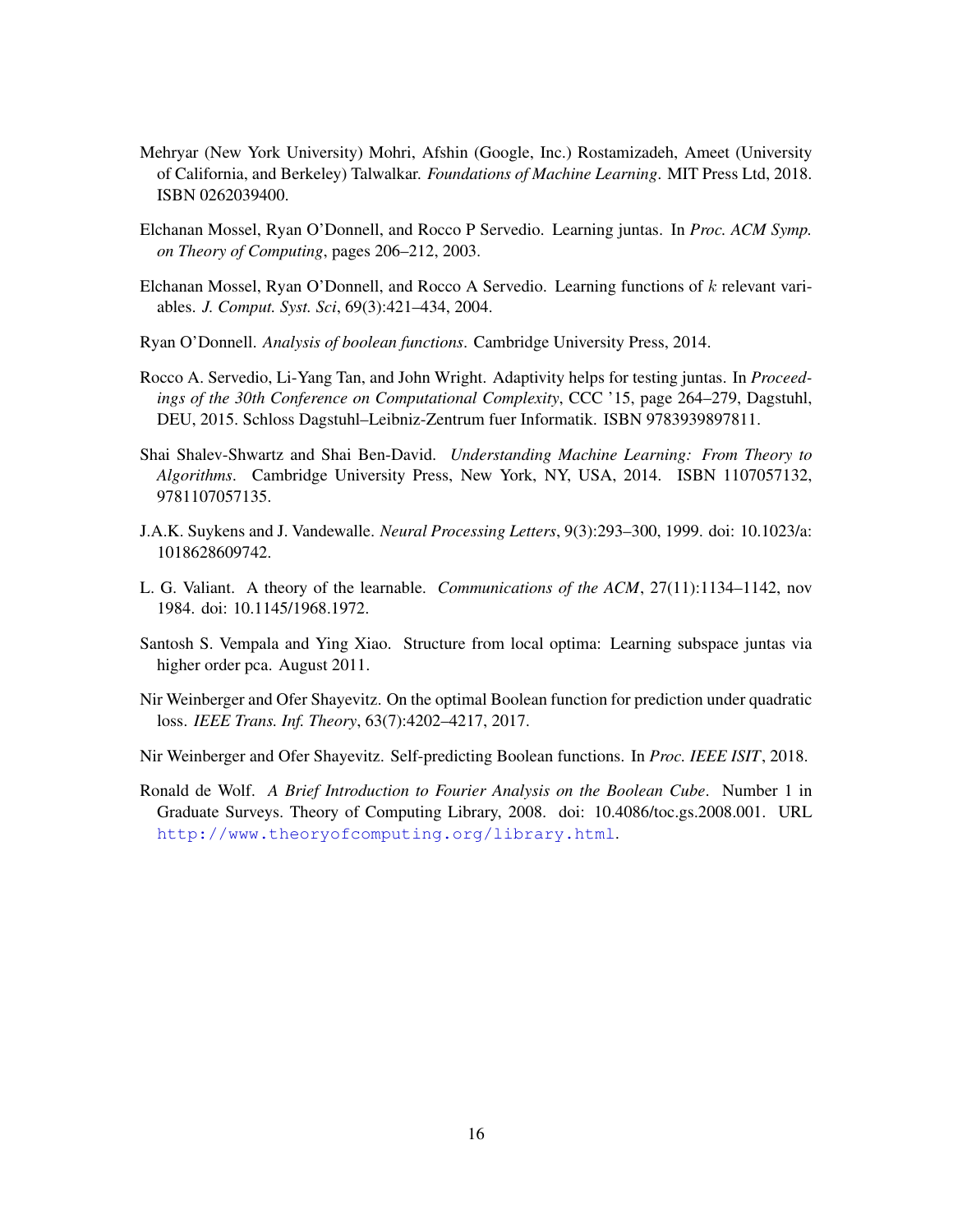## Appendix A. Proof of Proposition [3](#page-6-3)

Any polynomial p of degree upto k can be written in terms of the monomials  $\chi_{\mathcal{S}}$  of degree up to  $k$ . From the ordering in  $(1)$  and the orthogonalization process, these monomials are themselves decompose in terms of the basis  $\psi_{\mathcal{S}}$  with  $|\mathcal{S}| \leq k$ . This is done be reversing the recursive equations in the orthogonalization process. Consequently, the polynomial  $p$  decomposes as

$$
p \equiv \sum_{\mathcal{S}:|\mathcal{S}| \leq k} p_{\mathcal{S}} \psi_{\mathcal{S}}.
$$

From the Parseval's identity, we have that

$$
||Y - p||_{2,D}^{2} = \sum_{S} (\alpha_{S} - p_{S})^{2}
$$
  
= 
$$
\sum_{S:|S| \le k} (\alpha_{S} - p_{S})^{2} + \sum_{S:|S| > k} (\alpha_{S})^{2}
$$

where  $\alpha_{\mathcal{S}} = \langle Y, \psi_{\mathcal{S}} \rangle_D$  are the Fourier coefficients corresponding to Y. The second equality follows since the Fourier expansion of p is zero for S with  $|\mathcal{S}| > k$ . As the above equation holds for all  $p \in \mathcal{P}_k$ , only the first term will be changed. Therefore, the least square error is obtained by setting  $p_S = \alpha_S$  for all S with  $|S| \leq k$ . Hence, the optimal polynomial  $p^*$  decomposes as

<span id="page-16-0"></span>
$$
p^* \equiv \sum_{\mathcal{S}:|\mathcal{S}| \leq k} \alpha_{\mathcal{S}} \psi_{\mathcal{S}}.
$$

The proof is complete by noting that  $\alpha_{\mathcal{S}} = \langle Y, \psi_{\mathcal{S}} \rangle_D$ .

### Appendix B. Proof of Lemma [2](#page-9-0)

From [\(3\)](#page-8-3) in the main text, the generalization error of  $\text{sign}[h_{\mathcal{J}}]$  can be written as  $\frac{1}{2} - \frac{1}{2}$  $\frac{1}{2}\langle Y, \text{sign}[h_{\mathcal{J}}]\rangle.$ Since sign $[h_\mathcal{J}]$  is a function depending only on the coordinates of  $\mathcal{J}$ , then in the inner product, we can replace Y with  $\Pi_Y^{\mathcal{J}}$  $Y<sub>Y</sub>$ . Hence, we obtain that

$$
\mathbb{P}\Big\{Y \neq \text{sign}[h_{\mathcal{J}}(\mathbf{X})]\Big\} = \frac{1}{2} - \frac{1}{2}\langle \Pi_Y^{\mathcal{J}}, \text{sign}[h_{\mathcal{J}}]\rangle
$$
  
=\frac{1}{4}\left(1 - \|\Pi\_Y^{\mathcal{J}}\|\_2^2 + \|\Pi\_Y^{\mathcal{J}} - \text{sign}[h\_{\mathcal{J}}]\|\_2^2\right). (8)

The 2-norm quantity above is upper-bounded as follows

$$
\|\Pi_Y^{\mathcal{J}} - \operatorname{sign}[h_{\mathcal{J}}]\|_2^2 \stackrel{(a)}{\leq} \left(\|\Pi_Y^{\mathcal{J}} - h_{\mathcal{J}}\|_2 + \|h_{\mathcal{J}} - \operatorname{sign}[h_{\mathcal{J}}]\|_2\right)^2,
$$
  
= 
$$
\left(\|\Pi_Y^{\mathcal{J}} - h_{\mathcal{J}}\|_2^2 + \|h_{\mathcal{J}} - \operatorname{sign}[h_{\mathcal{J}}]\|_2^2 + 2\|\Pi_Y^{\mathcal{J}} - h_{\mathcal{J}}\|_2\|h_{\mathcal{J}} - \operatorname{sign}[h_{\mathcal{J}}]\|_2\right),
$$
(9)

where (a) follows from the Minkowski's Inequality inequality for 2-norm. Note that  $|h_{\mathcal{J}} - sign[h_{\mathcal{J}}]| =$  $|1 - h_{\mathcal{J}}|$ . Therefore,

<span id="page-16-1"></span>
$$
||h_{\mathcal{J}} - \text{sign}[h_{\mathcal{J}}]||_2^2 = \mathbb{E}\left[ (1 - |h_{\mathcal{J}}(X^{\mathcal{J}})|)^2 \right]
$$
  
= 1 + ||h\_{\mathcal{J}}||\_2^2 - 2||h\_{\mathcal{J}}||\_1. (10)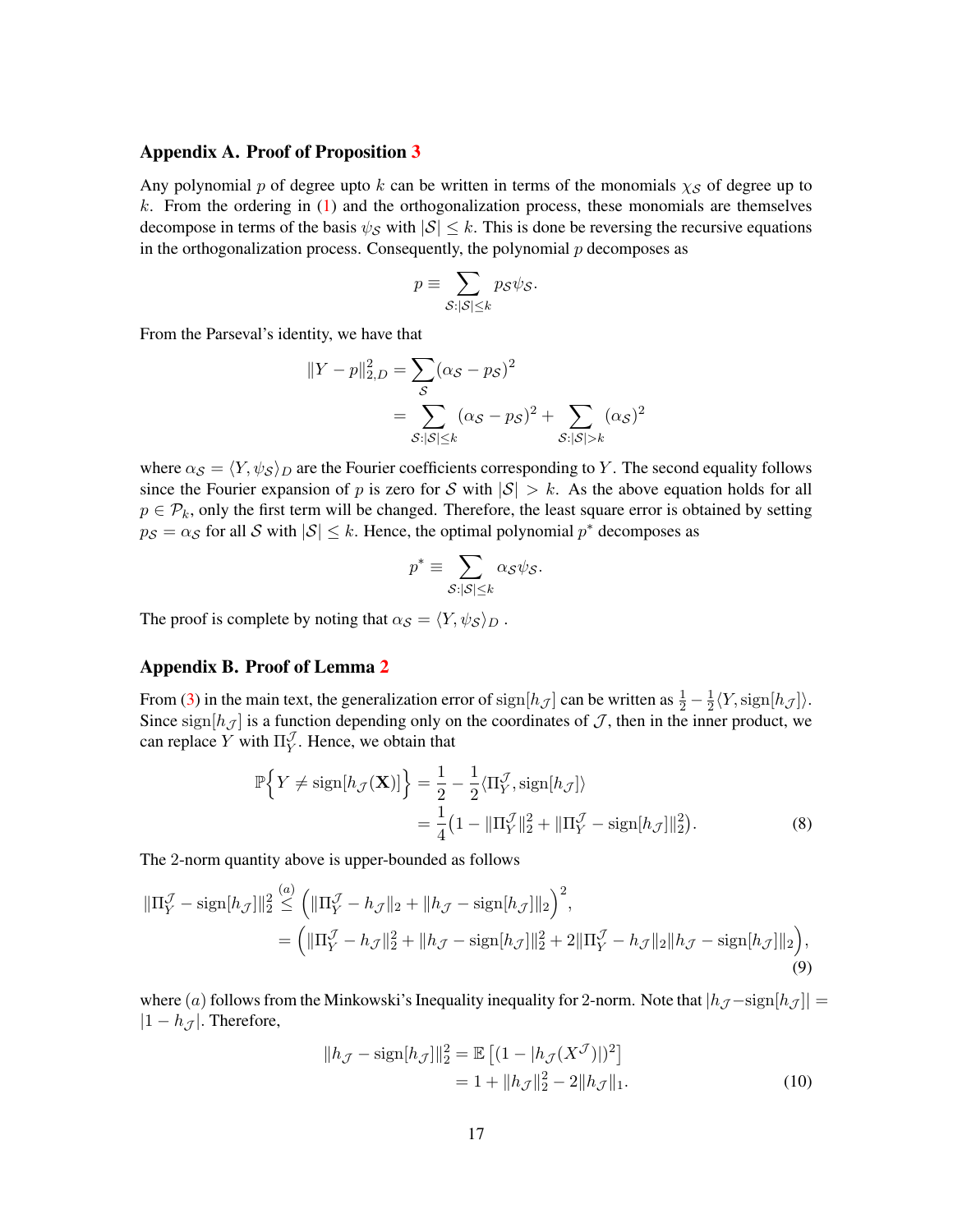From this relation and equations  $(8)$ ,  $(9)$ , we obtain the following upper bound

$$
4\mathbb{P}\Big\{Y \neq \text{sign}[h_{\mathcal{J}}(\mathbf{X})]\Big\} \leq 2 - 2\|h_{\mathcal{J}}\|_1 + \underbrace{\|h_{\mathcal{J}}\|_2^2 - \|\Pi_Y^{\mathcal{J}}\|_2^2}_{(I)} + \|\Pi_Y^{\mathcal{J}} - h_{\mathcal{J}}\|_2^2 + 2\|\Pi_Y^{\mathcal{J}} - h_{\mathcal{J}}\|_2 \underbrace{\|h_{\mathcal{J}} - \text{sign}[h_{\mathcal{J}}]\|_2}_{(II)}.
$$
 (11)

In what follows, we bound the terms denoted by (I) and (II).

**Bounding (I):** From the Minkowski's inequality for 2-norm, we have

<span id="page-17-0"></span>
$$
\begin{aligned} \|h_{\mathcal{J}}\|_2^2 &\leq \left(\|\Pi_Y^{\mathcal{J}}\|_2 + \|h_{\mathcal{J}} - \Pi_Y^{\mathcal{J}}\|_2\right)^2 \\ &= \|\Pi_Y^{\mathcal{J}}\|_2^2 + \|h_{\mathcal{J}} - \Pi_Y^{\mathcal{J}}\|_2^2 + 2\|\Pi_Y^{\mathcal{J}}\|_2 \|h_{\mathcal{J}} - \Pi_Y^{\mathcal{J}}\|_2 \\ &\leq \|\Pi_Y^{\mathcal{J}}\|_2^2 + \|h_{\mathcal{J}} - \Pi_Y^{\mathcal{J}}\|_2^2 + 2\|h_{\mathcal{J}} - \Pi_Y^{\mathcal{J}}\|_2 \end{aligned}
$$

where the second inequality is due Bessel's inequality implying that  $\|\Pi_{Y}^{\mathcal{J}}\|$  $\frac{\partial}{\partial Y}$ ||2  $\leq$  1. Hence, the term (I) in  $(11)$  is upper bounded as

<span id="page-17-1"></span>
$$
(I) \le \lambda_1 \triangleq ||h_{\mathcal{J}} - \Pi_Y^{\mathcal{J}}||_2^2 + 2||h_{\mathcal{J}} - \Pi_Y^{\mathcal{J}}||_2. \tag{12}
$$

**Bounding (II):** From  $(10)$ , we have

$$
||h_{\mathcal{J}} - \text{sign}[h_{\mathcal{J}}]||_2^2 = 1 + ||h_{\mathcal{J}}||_2^2 - 2||h_{\mathcal{J}}||_1
$$
  
\n
$$
\stackrel{(a)}{\leq} 1 + 2(||\Pi_Y^{\mathcal{J}}||_2^2 + ||\Pi_Y^{\mathcal{J}} - h_{\mathcal{J}}||_2^2) - 2||h_{\mathcal{J}}||_1
$$
  
\n
$$
\stackrel{(b)}{=} 1 + 2(||\Pi_Y^{\mathcal{J}}||_2^2 + ||\Pi_Y^{\mathcal{J}} - h_{\mathcal{J}}||_2^2) - 2(||\Pi_Y^{\mathcal{J}}||_1 + (||h_{\mathcal{J}}||_1 - ||\Pi_Y^{\mathcal{J}}||_1))
$$
  
\n
$$
= 1 + 2(||\Pi_Y^{\mathcal{J}}||_2^2 - ||\Pi_Y^{\mathcal{J}}||_1) + 2||\Pi_Y^{\mathcal{J}} - h_{\mathcal{J}}||_2^2 - 2(||h_{\mathcal{J}}||_1 - ||\Pi_Y^{\mathcal{J}}||_1)
$$
  
\n
$$
\stackrel{(c)}{\leq} 1 + 2||\Pi_Y^{\mathcal{J}} - h_{\mathcal{J}}||_2^2 - 2(||h_{\mathcal{J}}||_1 - ||\Pi_Y^{\mathcal{J}}||_1)
$$
  
\n
$$
\stackrel{(d)}{\leq} 1 + 2||\Pi_Y^{\mathcal{J}} - h_{\mathcal{J}}||_2^2 + 2||\Pi_Y^{\mathcal{J}} - h_{\mathcal{J}}||_2,
$$
\n(13)

where (a) follows from the Minkowski's inequality for 2-norm and the inequality  $(x + y)^2 \leq$  $2(x^2+y^2)$ . Equality (b) follows by adding and subtracting  $\|\Pi_V^{\mathcal{J}}\|$  $\mathcal{Y}_{Y}^{\mathcal{Y}}\|_{1}$ . Inequality (*c*) holds, since from Jensen's inequality  $\|\Pi_V^{\mathcal{J}}\|$  $\mathcal{J}_Y^{\mathcal{J}} \|_2^2 \leq \| \Pi_Y^{\mathcal{J}} \|_2^2$  $\mathcal{Y}_{Y}^{\mathcal{Y}}\|_1$ . Lastly, inequality (*d*) holds because of the following chain of inequalities

<span id="page-17-3"></span><span id="page-17-2"></span>
$$
\left| \|\Pi_Y^{\mathcal{J}}\|_1 - \|h_{\mathcal{J}}\|_1 \right| \le \|\Pi_Y^{\mathcal{J}} - h_{\mathcal{J}}\|_1 \le \|\Pi_Y^{\mathcal{J}} - h_{\mathcal{J}}\|_2,\tag{14}
$$

where the first inequality is due to the Minkowski's inequality for 1-norm and the second inequality is due to Holder's inequality.

Next, we show that the quantity  $||h_{\mathcal{J}} - \text{sign}[h_{\mathcal{J}}]||_2$  without the square is upper bounded by the same term as in the right-hand side of  $(13)$ . That is

$$
(II) = \|h_{\mathcal{J}} - \text{sign}[h_{\mathcal{J}}]\|_2 \le \lambda_2 \stackrel{\Delta}{=} 1 + 2\|\Pi_Y^{\mathcal{J}} - h_{\mathcal{J}}\|_2^2 + 2\|\Pi_Y^{\mathcal{J}} - h_{\mathcal{J}}\|_2. \tag{15}
$$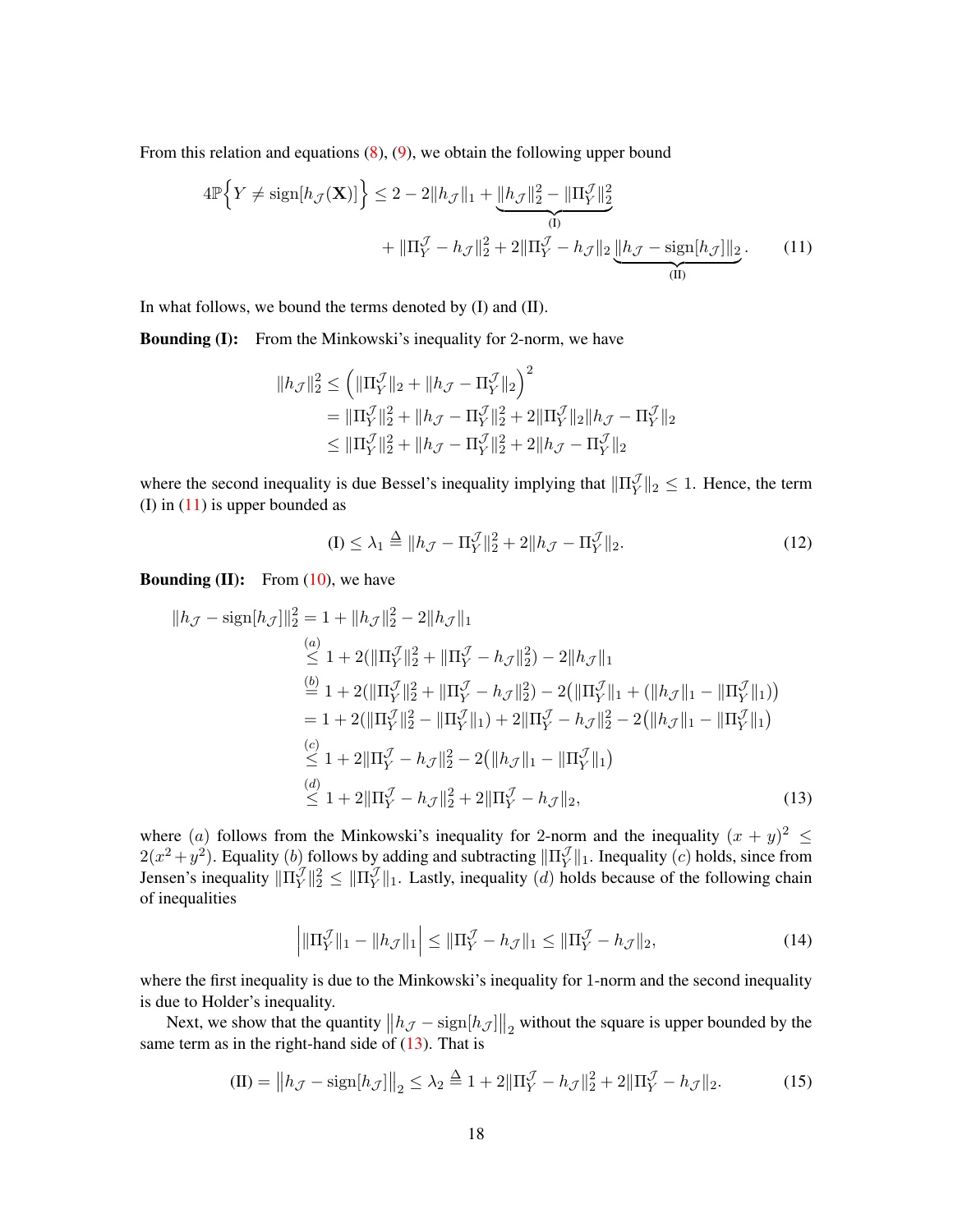The argument is as follows: if  $||h_{\mathcal{J}} - \text{sign}[h_{\mathcal{J}}]||_2$  is less than one, then the upper bound holds trivially as  $\lambda_2 \geq 1$ ; otherwise, this quantity is less than its squared and, hence, the upper-bound holds.

As a result of the bounds in  $(11)$ ,  $(12)$ , and  $(15)$  we obtain that

$$
4\mathbb{P}\Big\{Y \neq \text{sign}[h_{\mathcal{J}}(\mathbf{X})]\Big\} \leq 2 - 2\|h_{\mathcal{J}}\|_{1} + \lambda_{1} + \|\Pi_{Y}^{\mathcal{J}} - h_{\mathcal{J}}\|_{2}^{2} + 2\lambda_{2}\|\Pi_{Y}^{\mathcal{J}} - h_{\mathcal{J}}\|_{2}
$$
  
\n
$$
= 2 - 2\|\Pi_{Y}^{\mathcal{J}}\|_{1} + \left(\|\Pi_{Y}^{\mathcal{J}}\|_{1} - \|h_{\mathcal{J}}\|_{1}\right) + \lambda_{1} + \|\Pi_{Y}^{\mathcal{J}} - h_{\mathcal{J}}\|_{2}^{2} + 2\lambda_{2}\|\Pi_{Y}^{\mathcal{J}} - h_{\mathcal{J}}\|_{2}
$$
  
\n
$$
\leq 2 - 2\|\Pi_{Y}^{\mathcal{J}}\|_{1} + \|\Pi_{Y}^{\mathcal{J}} - h_{\mathcal{J}}\|_{2} + \lambda_{1} + \|\Pi_{Y}^{\mathcal{J}} - h_{\mathcal{J}}\|_{2}^{2} + 2\lambda_{2}\|\Pi_{Y}^{\mathcal{J}} - h_{\mathcal{J}}\|_{2},
$$

where the last inequality is due to [\(14\)](#page-17-3). Therefore, from the definition of  $\lambda_1$  and  $\lambda_2$ , and the function  $U$  in the statement of the lemma, we obtain

$$
4\mathbb{P}\Big\{Y \neq \text{sign}[h_{\mathcal{J}}(\mathbf{X})]\Big\} \leq 2 - 2\|\Pi_Y^{\mathcal{J}}\|_1 + 4U(\|\Pi_Y^{\mathcal{J}} - h_{\mathcal{J}}\|_2).
$$

This completes the proof.

#### Appendix C. Proof of Lemma [3](#page-10-1)

For any subset  $S \subseteq [d]$ , let  $\mathbf{x}^S = \prod_{r \in S} x_r$ . Let  $b_{j\ell} = \mathbb{E}_D[\mathbf{X}^{\mathcal{S}_j} \mathbf{X}^{\mathcal{S}_\ell}]$  and  $\hat{b}_{j,\ell} = \frac{1}{n}$  $\frac{1}{n} \sum_{l=1}^{n} \mathbf{x}^{\mathcal{S}_j} \mathbf{x}^{\mathcal{S}_{\ell}}$  for all j,  $\ell$  as in Procedure [1.](#page-7-1) Note that if  $\hat{b}_{j,\ell} = b_{j,\ell}$  then  $\psi_{\mathcal{S}} = \hat{\psi}_{\mathcal{S}}$ . Let  $\Pi_Y^{\mathcal{J}}$  denote the version of  $\Pi_Y^{\mathcal{J}}$ under this assumption. From Minkowsky's inequality, by adding and subtracting  $\bar{\Pi}_{Y}^{\mathcal{J}}$  we have

$$
\|\Pi_Y^{\mathcal{J}} - \hat{\Pi}_Y^{\mathcal{J}}\|_2 \le \|\Pi_Y^{\mathcal{J}} - \bar{\Pi}_Y^{\mathcal{J}}\|_2 + \|\bar{\Pi}_Y^{\mathcal{J}} - \hat{\Pi}_Y^{\mathcal{J}}\|_2. \tag{16}
$$

Note that the first term above measures the error in estimating the Fourier coefficients; while the second term measures the error is creating the basis. The first term is bounded as follows.

Note that  $\bar{\Pi}^{\mathcal{J}}_Y$  equals to  $\bar{\Pi}^{\mathcal{J}}_Y(x^d) = \sum_{\mathcal{S} \subseteq \mathcal{J}} \bar{f}_S \psi_{\mathcal{S}}(x^d)$ , where the Fourier-estimates  $\bar{f}_S$  are given as  $\bar{f}_S = \frac{1}{n}$  $\frac{1}{n} \sum_i Y(i) \psi_{\mathcal{S}}(X(i))$ . In addition, by definition of the projection function  $\Pi^{\mathcal{J}}_Y$  $Y<sub>Y</sub>$ , we have that  $\Pi^{\mathcal J}_{\mathbf V}$  $\frac{\partial}{\partial Y}(\mathbf{x}) = \sum_{\mathcal{S} \subseteq \mathcal{J}} f_{\mathcal{S}} \psi_{\mathcal{S}}(\mathbf{x})$ . Therefore, from Parseval's identity, the 2-norm factors as

<span id="page-18-0"></span>
$$
\|\Pi_Y - \bar{\Pi}_Y^{\mathcal{J}}\|_2^2 = \sum_{\mathcal{S} \subseteq \mathcal{J}} |f_{\mathcal{S}} - \bar{f}_{\mathcal{S}}|^2.
$$

In what follows, we show that  $|f_S - \bar{f}_S| \leq \epsilon$  for all subsets  $S \subseteq [d]$  with  $|S| \leq k$ . For that, we use the standard arguments using McDiarmid's inequality.

Note that  $\bar{f}_S$  is a function of the training random samples  $(X(i), Y(i)), i = 1, 2, ..., n$ . Observe that  $\mathbb{E}[\bar{f}_S] = f_{\mathcal{S}}$  which implies that  $\bar{f}_S$  is an unbiased estimation of  $f_{\mathcal{S}}$ . Since the samples are drawn i.i.d., we apply McDiarmid's inequality to bound the probability of the event  $|f_{\mathcal{S}} - \bar{f}_{\mathcal{S}}| \ge \epsilon'$ .

For that, fix  $i \in [d]$  and suppose  $(\mathbf{X}(i), Y(i))$  in the training set is replaced with an independent and identically distributed (i.i.d.) copy  $(\tilde{\mathbf{X}}(i), \tilde{Y}(i))$ . With this replacement  $\bar{f}_S$  is changed to another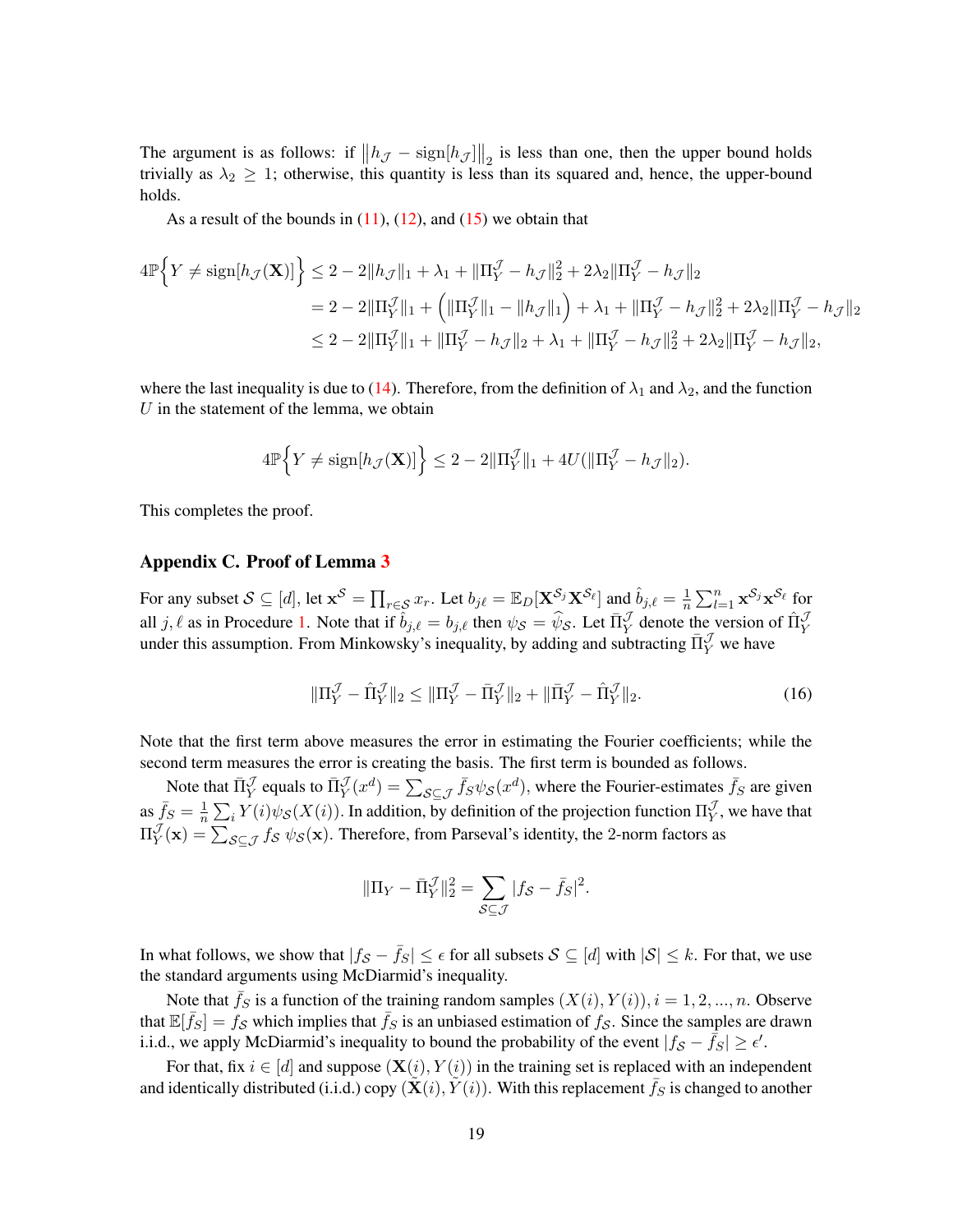random variable denoted by  $\tilde{f}_S$ . Then

$$
|\bar{f}_S - \tilde{f}_S| = \frac{1}{n} |Y(i)\psi_{\mathcal{S}}(\mathbf{X}(i)) - \tilde{Y}(i)\psi_{\mathcal{S}}(\tilde{\mathbf{X}}(i))|
$$
  
\n
$$
\leq \frac{1}{n} |Y(i)\psi_{\mathcal{S}}(\mathbf{X}(i))| + |\tilde{Y}(i)\psi_{\mathcal{S}}(\tilde{\mathbf{X}}(i))|
$$
  
\n
$$
\leq \frac{1}{n} |\psi_{\mathcal{S}}(\mathbf{X}(i))| + |\psi_{\mathcal{S}}(\tilde{\mathbf{X}}(i))|
$$
  
\n
$$
\leq \frac{2}{n} ||\psi_{\mathcal{S}}||_{\infty},
$$

where  $\|\psi_S\|_{\infty} = \max_{\mathbf{x}} |\psi_S(\mathbf{x})|$ . Let  $c_k = \max_{S \subseteq [d], |\mathcal{S}| \le k} ||\psi_S||_{\infty}^2$ . Then, from McDiarmid's inequality, for any  $\epsilon' \in (0, 1)$ 

$$
\mathbb{P}\Big\{\max_{\mathcal{S}:|\mathcal{S}|\leq k}|\bar{f}_S - f_{\mathcal{S}}| \geq \epsilon'\Big\} \leq 2\Big[\sum_{m=0}^k \binom{d}{m}\Big] \exp\big\{-\frac{n\epsilon'^2}{2c_k}\big\},\tag{17}
$$

where we also used the union bound. For  $k \le d/2$ , we obtain that

<span id="page-19-0"></span>
$$
\sum_{m=0}^{k} \binom{d}{m} \le k \frac{d^k}{k!}.
$$

As a result, with probability at least  $(1-\delta), \max_{\mathcal{S}:|\mathcal{S}|\leq k} \left|\bar{f}_S - f_{\mathcal{S}}\right| \leq \sqrt{\frac{2c_k}{n} \log \frac{2d^k}{(k-1)}}$  $\frac{2d^{\kappa}}{(k-1)!\delta}$ . Hence, for any k-element subset  $\mathcal{J}$ , with probability at least  $(1 - \delta)$ , we have that

$$
\|\Pi_Y^{\mathcal{J}} - \bar{\Pi}_Y^{\mathcal{J}}\|_2^2 \le 2^k \frac{2c_k}{(k-1)!n} \log \frac{2d^k}{(k-1)!\delta}.\tag{18}
$$

Next, we bound the second term in [\(16\)](#page-18-0). The argument follows from having  $\hat{b}_{j,\ell} \approx b_{\ell,j}$  that itself follows again from McDiarmid's inequality. Since there are at most  $O(d^k)$  such coefficients, we obtain a similar bound as in  $(18)$  for the second term. That said, combining all the bounds, we obtain the desired result

$$
\|\Pi_Y^{\mathcal{J}} - \hat{\Pi}_Y^{\mathcal{J}}\|_2 \le O\bigg(\sqrt{\frac{2^k c_k}{(k-1)!n} \log \frac{d^k}{(k-1)!\delta}}\bigg),\,
$$

for any  $k$ -element subset  $\mathcal{J}$ .

#### Appendix D. Proof of Theorem [4](#page-12-0)

To derive an upper bound on the empirical error of  $\hat{q}$ , we first consider a weaker version of the algorithm. The idea is to select  $\theta$  randomly instead of optimizing it as in the algorithm. For that, we use Lemma [4](#page-12-1) in Section [4.1.](#page-11-1) Consequently, from the lemma and due the fact that  $\theta$  in the algorithm is selected to minimize the empirical error, we obtain that

<span id="page-19-1"></span>
$$
\mathbb{P}_{\hat{D}}\Big\{Y \neq \hat{g}(\mathbf{X})\Big\} \le \frac{1}{2} \|Y - \hat{p}\|_{2,\hat{D}}^2,\tag{19}
$$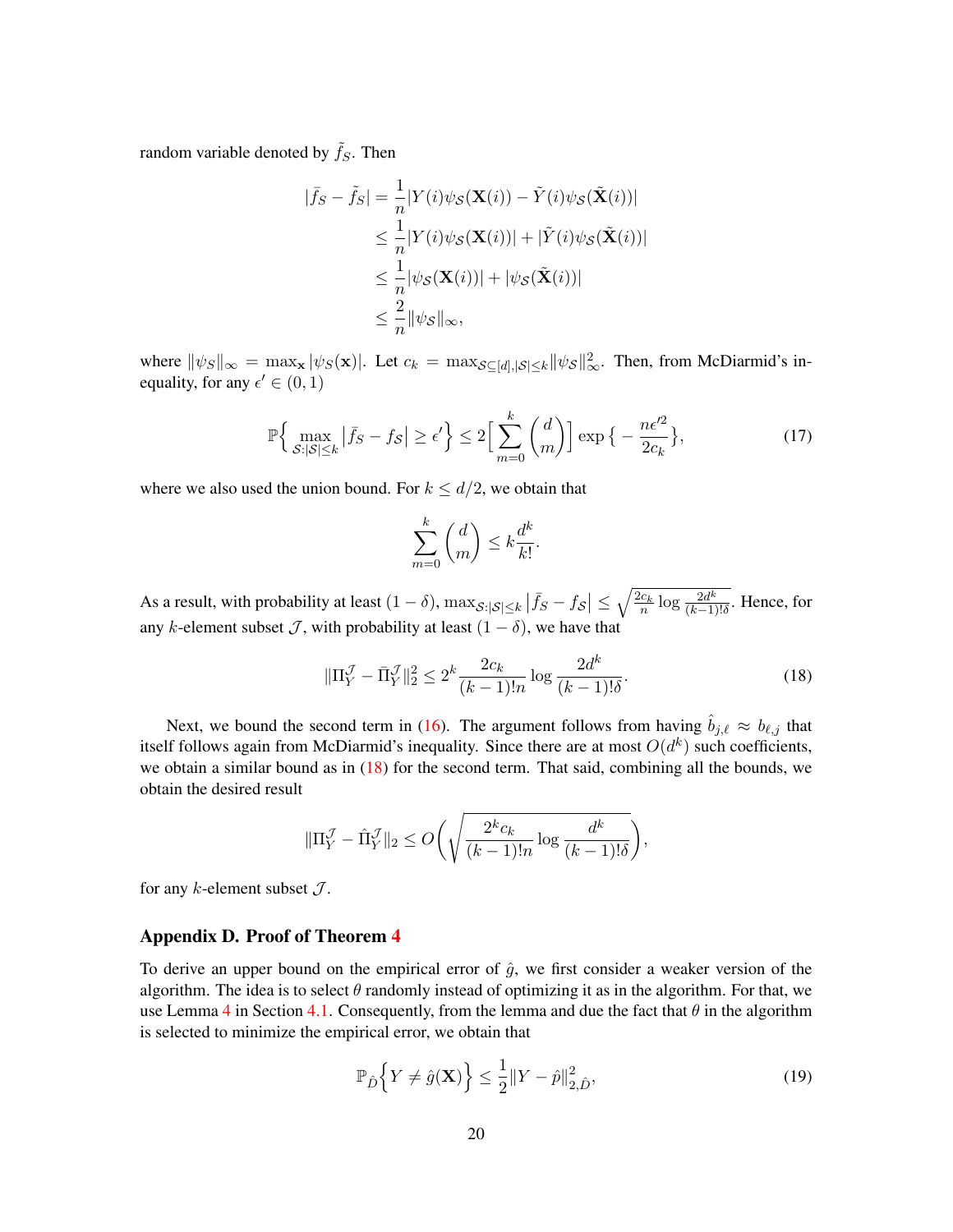where  $\hat{p}$  is the output of  $\mathcal{L}_2$ -polynomial regression and  $\hat{g} \equiv \text{sign}[\hat{p} - \theta]$ , as in Algorithm [1.](#page-5-0) Let  $c^*$ be the predictor with minimum generalization error in the  $(\epsilon, k)$ -approximated concept class. Let p be a degree k polynomial such that  $||c^* - p||_2 \leq \epsilon$ . Since  $\hat{p}$  minimizes the empirical 2-norm, then the right-hand side of [\(19\)](#page-19-1) satisfies

<span id="page-20-1"></span>
$$
\frac{1}{2}||Y - \hat{p}||_{2,\hat{D}}^2 \le \frac{1}{2}||Y - p^*||_{2,\hat{D}}^2.
$$
\n(20)

We proceed by taking the expected error of the empirical error with respect to the random training samples. From  $(19)$  and  $(20)$  we obtain the following inequalities

$$
\mathbb{E}\left[\mathbb{P}_{\hat{D}}\left\{Y \neq \hat{g}(\mathbf{X})\right\}\right] \leq \frac{1}{2}\mathbb{E}\left[\|Y - p^*\|_{2,\hat{D}}^2\right] = \frac{1}{2}\|Y - p^*\|_{2,D}^2
$$
  
\n
$$
\stackrel{(a)}{\leq} \frac{1}{2}\left(\|Y - c^*\|_{2,D} + \|p^* - c^*\|_{2,D}\right)^2
$$
  
\n
$$
\leq \frac{1}{2}\left(\|Y - c^*\|_{2,D} + \epsilon\right)^2
$$
  
\n
$$
\stackrel{(b)}{\leq} \frac{1}{2}\left(\|Y - c^*\|_{2,D}^2 + 4\epsilon + \epsilon^2\right)
$$
  
\n
$$
\stackrel{(c)}{\leq} 2P_{opt} + \frac{5}{2}\epsilon,
$$
\n(21)

where (a) holds from Minkowski's inequality for 2-norm, (b) holds as  $||Y - c^*||_{2,D} \le 2$ , and (c) holds because of the second equality in [\(3\)](#page-8-3) and that  $P_{opt} = \mathbb{P}{Y \neq c^*(\mathbf{X})}.$ 

Next, we connect the empirical error of  $\hat{q}$  to its generalization error. Note that the Vapnik–Chervonenkis (VC) dimension of all functions of the form  $\text{sign}[p]$  for some polynomial of degree upto k does not exceed  $d^{k+1}$ . Therefore, from VC theory (See Corollary 3.19 in [\(Mohri et al.,](#page-15-11) [2018\)](#page-15-11)) for any  $\delta$ , with probability at least  $(1 - \delta)$ , the following inequality holds

$$
\mathbb{P}\Big\{Y \neq \hat{g}(\mathbf{X})\Big\} \leq \mathbb{P}_{\hat{D}}\Big\{Y \neq \hat{g}(\mathbf{X})\Big\} + \sqrt{\frac{2 \, d^{k+1}}{n} \log \frac{en}{d^{k+1}}}
$$

$$
+ \sqrt{\frac{\log \frac{1}{\delta}}{2n}}.
$$
(22)

Therefore, the proof is complete by taking the expectation and combining it with the last bound in [\(21\)](#page-20-1).

## <span id="page-20-0"></span>Appendix E. Proof of Lemma [4](#page-12-1)

Note that  $y \neq \text{sign}(p(\mathbf{x}) - \theta)$ , if  $\theta$  is between y and  $p(\mathbf{x})$ . Hence, the expected empirical error of  $sign[p(X) - \theta]$  with respect to the random  $\theta$  equals to

$$
\mathbb{E}_{\theta}\left[\mathbb{P}_{\hat{D}}\left\{Y \neq \text{sign}[p(\mathbf{X}) - \theta]\right\}\right]
$$
\n
$$
= \frac{1}{n} \sum_{i} \mathbb{E}_{\theta}\left[\mathbb{1}\left\{y_{i} \neq \text{sign}(p(\mathbf{x}_{i}) - \theta)\right\}\right]
$$
\n
$$
= \frac{1}{n} \sum_{i} \underbrace{\mathbb{P}\left\{\theta \in [p(\mathbf{x}_{i}), y_{i}] \cup [y_{i}, p(\mathbf{x}_{i})]\right\}}_{\mathbb{P}_{i}}.
$$
\n(23)